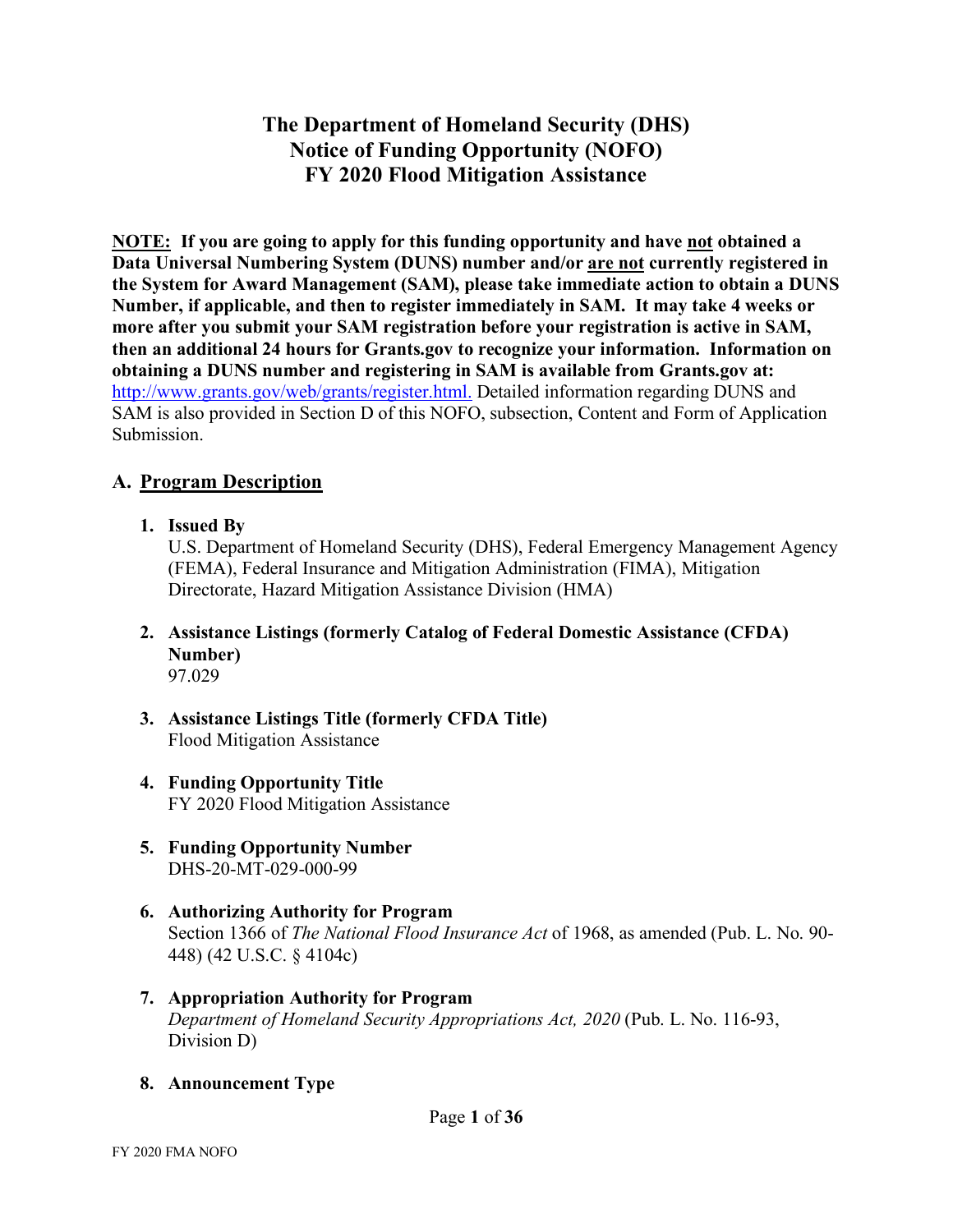Initial

# **9. Program Overview, Objectives, and Priorities**

The Flood Mitigation Assistance (FMA) program makes federal funds available to states, U.S. territories, Indian tribal governments, and local communities to reduce or eliminate the risk of repetitive flood damage to buildings and structures insured under the National Flood Insurance Program (NFIP). The FMA program addresses Presidential Policy Directive 21, Critical Infrastructure Security and Resilience, and supports the mitigation mission area through Strategic Goal #1 Building a Culture of Preparedness, Objectives 1.1, 1.2, 1.3, and 1.4 of the 2018 – 2022 FEMA Strategic Plan.

FEMA will distribute the available FY 20 FMA funding amount as follows:

- **1. Project Scoping (previously Advance Assistance)**: Project Scoping to develop community flood mitigation projects and/or individual flood mitigation projects that will subsequently reduce flood claims against the NFIP**.** FEMA will select up to \$4 million of Project Scoping subapplications.
- **2. Community Flood Mitigation Projects**: FEMA will select up to \$70 million of projects that address community flood risk for the purpose of reducing NFIP flood claim payments.
- **3. Technical Assistance:** Technical Assistance to maintain a viable FMA program over time. To be eligible to apply, the Applicant must have received an FY 19 FMA Award of at least \$1 million federal share.
- **4. Flood Hazard Mitigation Planning**: Planning subapplications for the flood hazard component of State, Local, Territory, and Tribal (SLTT) Hazard Mitigation Plans and plan updates.
- **5. Individual Flood Mitigation Projects:** Projects that mitigate the risk of flooding to individual NFIP insured structures.

For more information on FY 20 FMA funding priorities and eligible activities, see Section E, Application Review Information, Review, and Selection Process.

# **10. Performance Metrics**

Benefit-Cost Analysis (BCA) is the method by which the future benefits of a hazard mitigation project are determined and compared to its costs. The end result is a BCR, which is calculated by a project's total benefits divided by its total costs. The BCR is a numerical expression of the "cost-effectiveness" of a project. A project is considered to be cost effective when the BCR is 1.0 or greater, indicating FEMA expects the benefits of a prospective hazard mitigation project are sufficient to justify the costs.

# **B. Federal Award Information**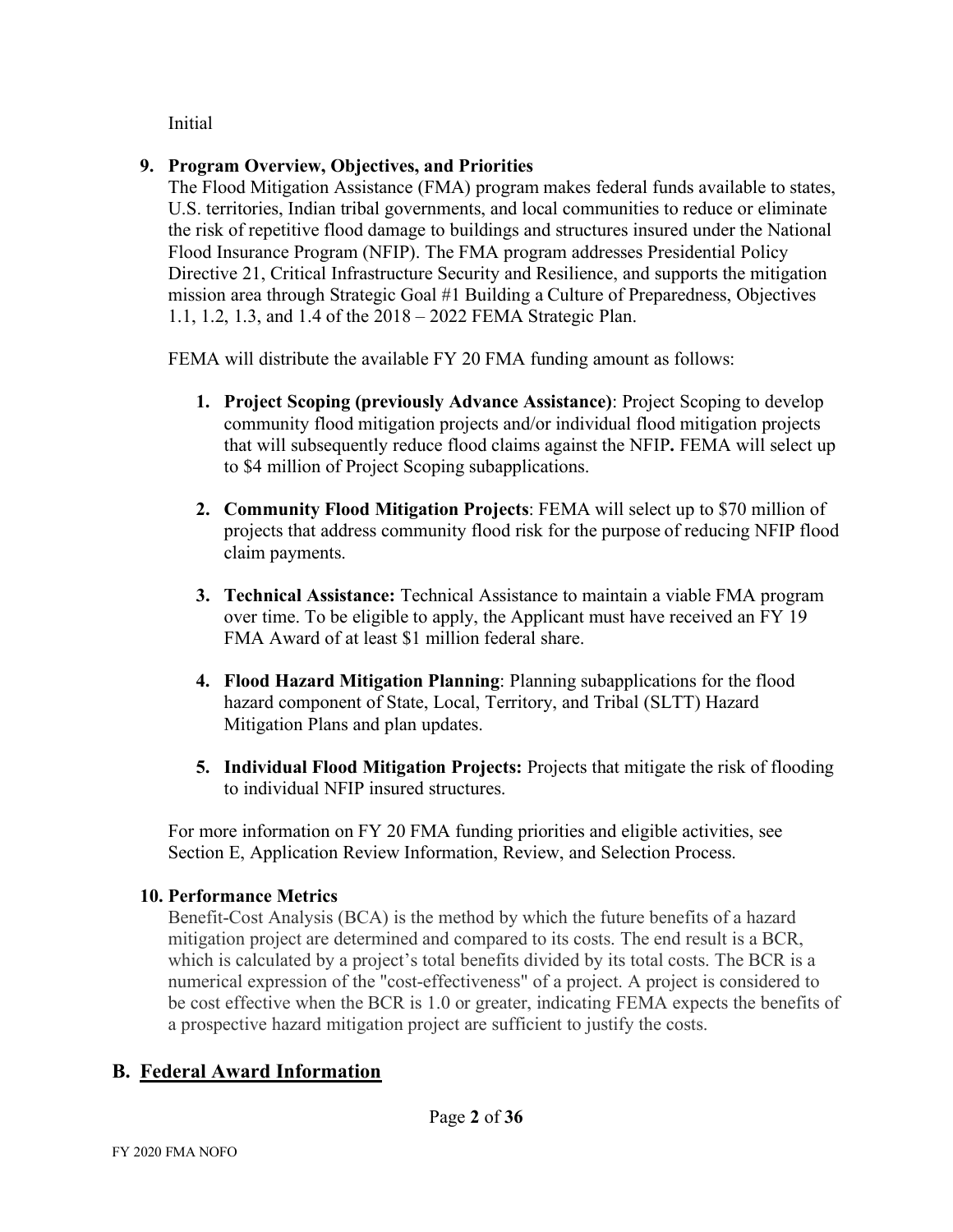#### Page **3** of **36**

#### **1. Available Funding for the NOFO:** \$160,000,000

#### **2. Period of Performance:** 36 months or 48 months

(Period of Performance for community flood mitigation projects will be 48 months)

The Period of Performance (POP) is 36 months, starting on the date of the Recipient's federal Award (see Section D, Application and Submission Information). Given the complexity of the community flood mitigation projects, the POP for community flood mitigation projects is 48 months, starting on the date of the Recipient's federal Award (see Section D, Application and Submission Information). Any subsequent amendments to the federal Award will not extend the POP unless explicitly stated.

Extensions to the Period of Performance are allowed. For additional information on Period of Performance extensions, please refer to Section H, Additional Information, Period of Performance Extensions.

- **3. Projected Period of Performance Start Date(s):**
- **4. Projected Period of Performance End Date(s):** flood mitigation projects and 36 months for all other projects from date of Award 48 months for community
- **5. Funding Instrument Type:**

# **C. Eligibility Information**

#### **1. Eligible Applicants**

- States
- District of Columbia
- U.S. territories
- Indian tribal governments (federally recognized)

Each state, territory, the District of Columbia, and Indian tribal government (federally recognized) shall designate one agency to serve as the Applicant for FMA funding. Each Applicant's designated agency may submit only one FMA grant Application to FEMA. Applications under which two or more entities would carry out the Award are eligible, such as a multi-state or multi-tribal initiative; however, only one entity may be the Applicant with primary responsibility for carrying out the Award.

# **2. Eligible Subapplicants**

Local governments, including cities, townships, counties, special district governments, and Indian tribal governments (including federally recognized tribes who choose to apply as subapplicants), are considered subapplicants and must submit subapplications to their state/territory/tribal Applicant agency. Certain political subdivisions (i.e., regional flood control districts or county governments) may apply and act as subapplicants if they are part of a community that is participating in the National Flood Insurance Program (NFIP) where the political subdivision provides zoning and building code enforcement or planning and community development professional services for that community. Contact

Grant

Will vary by Award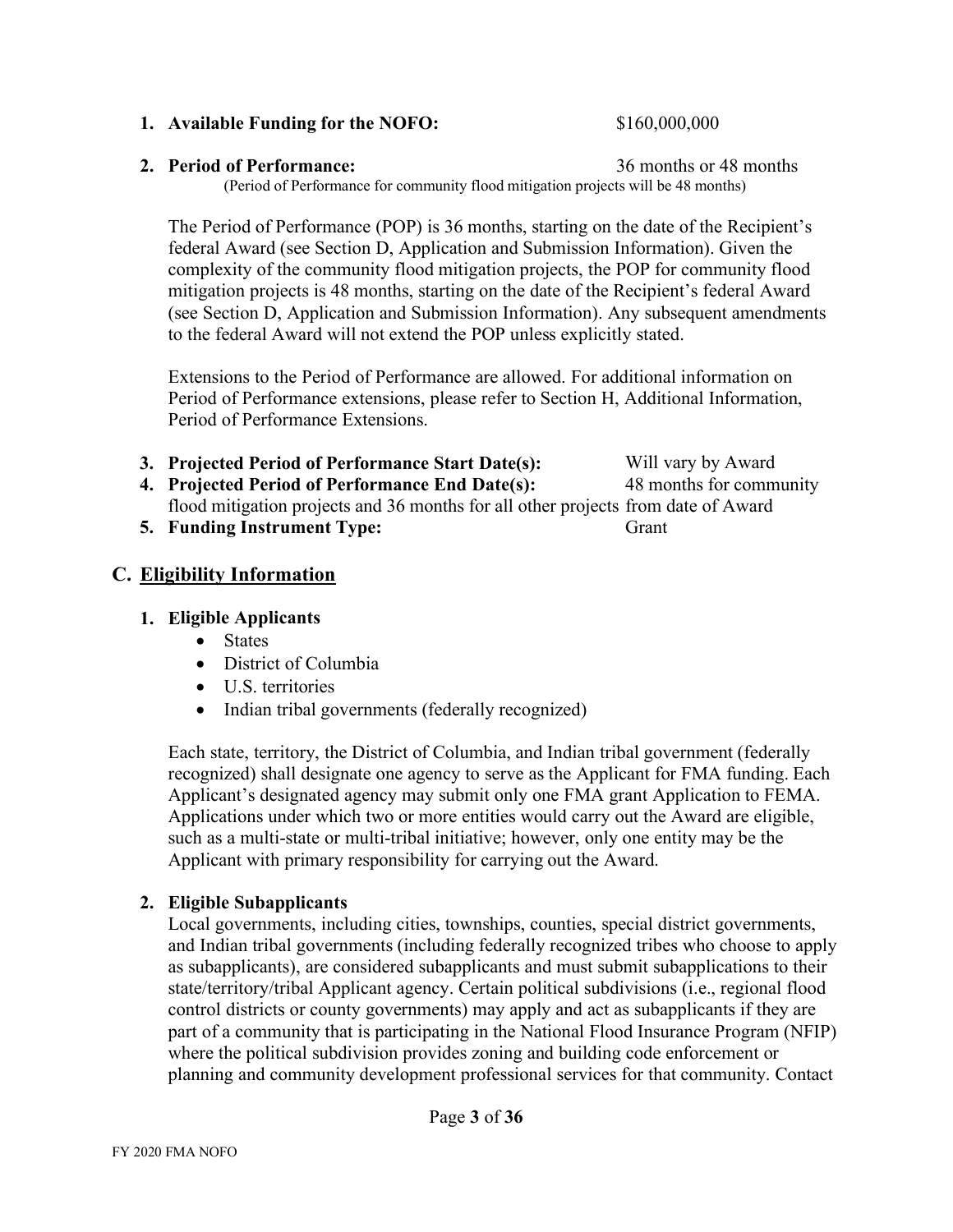information for the State Hazard Mitigation Officers (SHMOs) is provided on the FEMA website at [https://www.fema.gov/state-hazard-](https://www.fema.gov/state-hazard-mitigation-officers)[mitigation-officers.](http://www.fema.gov/state-hazard-mitigation-officers)

• All subapplicants must be participating in the NFIP, and not be withdrawn, on probation, or suspended. Structures identified in the subapplication must have an NFIP policy in effect at the FMA application start date and must maintain it through completion of the mitigation activity and for the life of the structure. NFIP community status can be verified at [https://www.fema.gov/national-flood-insurance-program-community-status-book.](https://www.fema.gov/national-flood-insurance-program-community-status-book)

# **3. Hazard Mitigation Planning**

• Hazard Mitigation Plan Requirement

Applicants must have a FEMA-approved State or Tribal Hazard Mitigation Plan in accordance with Title 44 of the Code of Federal Regulations (C.F.R.) Part 201 by the Application deadline and at the time of obligation of grant funds for project, Project Scoping, and Technical Assistance subapplications. More detailed information is provided in Part III, E.5, Hazard Mitigation Plan Requirement, of the HMA Guidance, available on the FEMA website at [https://www.fema.gov/media-library/assets/documents/103279.](https://www.fema.gov/media-library/assets/documents/103279)

Subapplicants must have a FEMA-approved Local or Tribal Hazard Mitigation Plan in accordance with 44 C.F.R. Part 201 by the Application deadline and at the time of obligation of grant funds for project, Project Scoping, and Technical Assistance subapplications.

• Mitigation Plan Integration Encouraged

In addition, communities are encouraged, but not required, to pursue Plan Integration, which is a process where communities look critically at their existing planning framework and align efforts. Integration of hazard mitigation principles into other local planning mechanisms (comprehensive plans, transportation plans, floodplain ordinances, etc.) and vice versa is vital to build a safer, more resilient community. This two-way exchange of information supports community-wide risk reduction, both before and after disasters occur. Not only will the community's planning efforts be better integrated, but by going through this process there is a higher level of interagency coordination, which is just as important as the planning mechanisms themselves. Additional information on Plan Integration can be found at

[https://www.fema.gov/media-library/assets/documents/108893.](https://www.fema.gov/media-library/assets/documents/108893)

# **4. Application Submission in FEMA's Grant System**

To be considered for funding, all Applicants must submit their FY 2020 FMA grant Application to FEMA via FEMA's grant application system (see Section D, Application and Submission Information).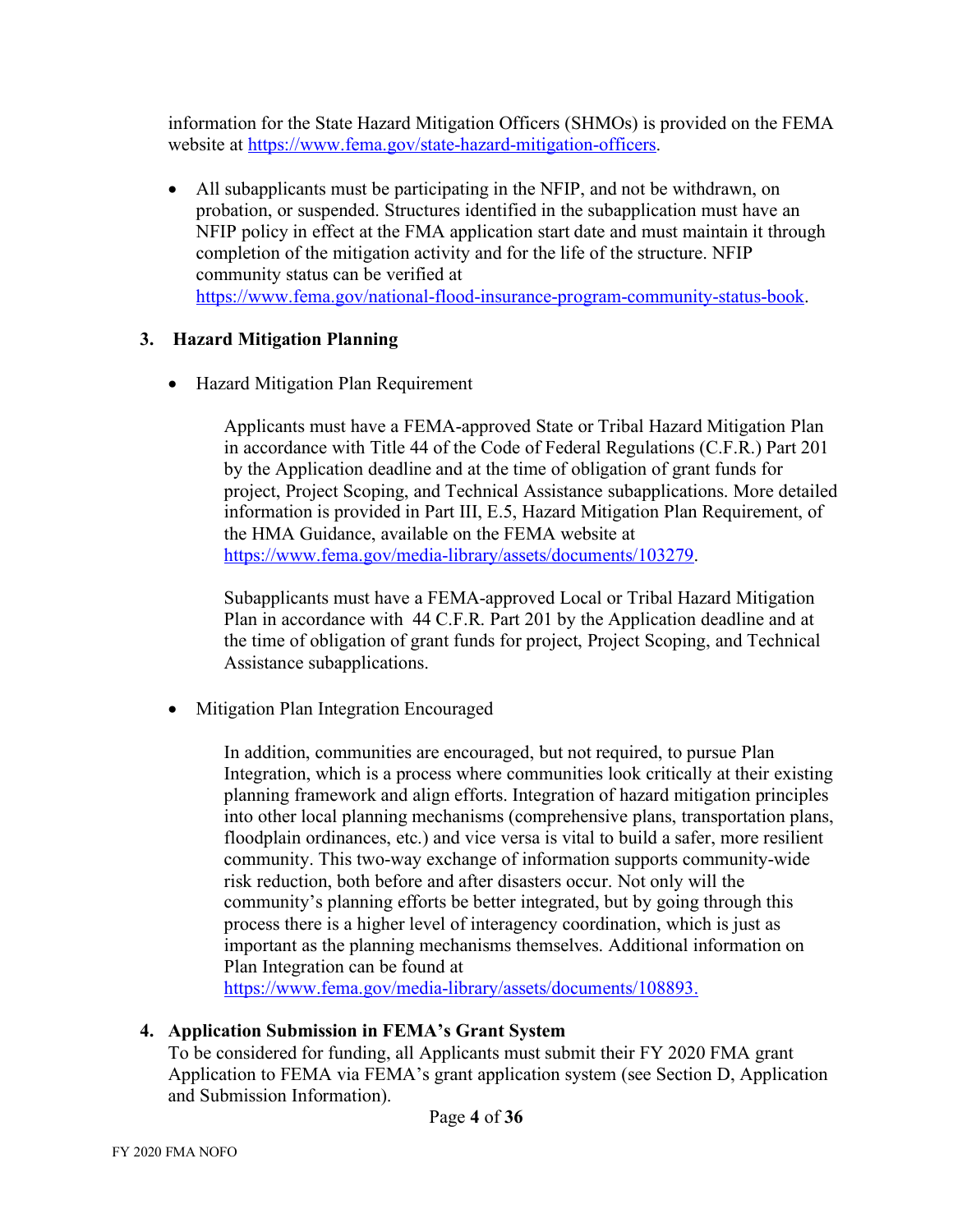#### **5. Other Eligibility Criteria**

All subapplications submitted under the Project Scoping priority (see Section E, Application Review Information) must demonstrate that future projects submitted would benefit NFIP insured properties by submitting a map and associated geospatial file(s) (e.g., Shapefile, KML/KMZ, Geodatabase, or other GIS enabled document) delineating the proposed project's benefitting area.

All subapplications submitted under the community flood mitigation project priority (see Section E, Application Review Information, of this NOFO) must demonstrate that the proposed project benefits NFIP insured properties by submitting a map and associated geospatial file(s) (e.g., Shapefile, KML/KMZ, Geodatabase, or other GIS enabled document) delineating: the proposed project footprint boundary, the area benefitting from project, and active NFIP policies (if this data is available).

All Project Scoping, community flood mitigation project, individual flood mitigation project, and Technical Assistance subapplications submitted as part of an FMA grant Application must be consistent with the goals and objectives identified in: the current, FEMA-approved State or Tribal (Standard or Enhanced) Mitigation Plan, and the local mitigation plan for the jurisdiction in which the project is located. Hazard Mitigation Plans should reflect state-wide mitigation priorities, across all potential federal and nonfederal mitigation funding sources. Current mitigation plans are not required for Applicants and subapplicants submitting planning subapplications to develop a new flood mitigation plan or to update the flood portion of a mitigation plan.

#### **6. Cost Share or Match**

Cost share is required for all subapplications funded under this program. Federal funding is available for up to 75 percent of eligible costs in most cases. The remaining 25 percent of eligible costs must be derived from non-federal sources and applied in accordance with 2 C.F.R. § 200.306. For example, if the total cost is \$400,000 and the non-federal cost share is 25 percent, then the non-federal contribution is \$100,000: 25 percent of \$400,000 is \$100,000. FEMA may consider the non-federal cost share based on availability of remaining federal funds, as noted in Section E, Application Review Information.

- FEMA may contribute up to 100 percent federal cost share for severe repetitive loss (SRL) properties. An SRL property as defined under 42 U.S.C. 4104c(h)(3) is a structure that:
	- (a) Is covered under a contract for flood insurance made available under the NFIP; and
	- (b) Has incurred flood-related damage
		- i. For which four or more separate claims payments (includes building and contents) have been made under flood insurance coverage with the amount of each such claim exceeding \$5,000, and with the cumulative amount of such claims payments exceeding \$20,000, or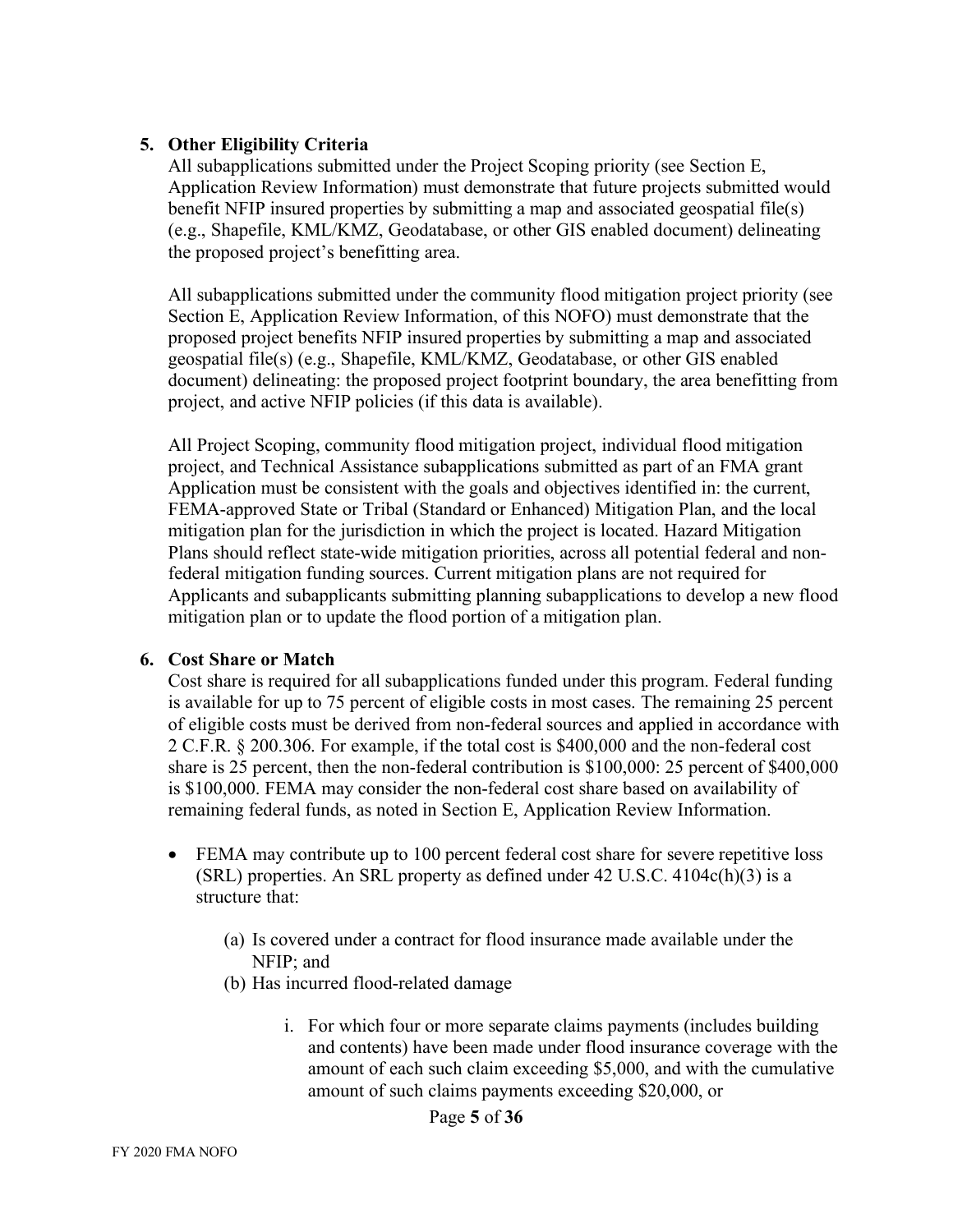- ii. For which at least two separate claims payments (includes only building) have been made under such coverage, with the cumulative amount of such claims exceeding the market value of the insured structure.
- FEMA may contribute up to 90 percent federal cost share for repetitive loss (RL) properties. An RL property as defined under 42 U.S.C. 4121 is a structure covered by a contract for flood insurance made available under the NFIP that:
	- (a) Has incurred flood-related damage on two occasions, in which the cost of the repair, on the average, equaled or exceeded 25 percent of the market value of the structure at the time of each such flood event; and
	- (b) At the time of the second incidence of flood-related damage, the contract for flood insurance contains Increased Cost of Compliance (ICC) coverage.

To receive an increased federal cost share, properties must meet one of the definitions for SRL or RL properties. Applicants and subapplicants that are requesting an increased federal cost share must submit documentation with their Application or subapplication demonstrating that properties meet these definitions. If documentation is not submitted with the Application or subapplication to support a reduced non-federal cost share, FEMA will provide no more than 75 percent federal cost share of the total eligible costs. The remaining 25 percent of eligible activity costs are derived from non-federal sources.

Structures with different federal cost-share requirements can be submitted in a single project subapplication. The overall project federal cost share documented in the Cost Share Section of the project subapplication should reflect the combined federal cost shares of the structures. For example, a project with \$100,000 costs for one SRL structure funded at 100 percent federal cost share plus \$100,000 costs for one RL structure funded at 90 percent federal cost share will have an overall project federal cost share of 95 percent, or \$190,000, of the \$200,000 total cost for both structures.

For insular areas, including American Samoa, Guam, the Northern Mariana Islands, and the U.S. Virgin Islands, FEMA automatically waives the non-federal cost share for the Recipient when the non-federal cost share for the entire Award is under \$200,000. If the non-federal cost share for the entire Award is \$200,000 or greater, FEMA may waive all or part of the non-federal cost share at the request of the Recipient. The Recipient may request 100 percent cost-share in its application.

The non-federal cost share may consist of cash, donated or third-party in-kind services, materials, or any combination thereof. Cash and third-party in-kind matches must consist of eligible costs (i.e., same eligibility as the federal share). Applicants cannot apply other federal Award funds toward the non-federal cost share unless the other federal statutory authority allows the funds to be used to meet cost-share requirements. Likewise, thirdparty in-kind matches used to meet the matching requirement may not be used to meet matching requirements for any other federal grant program. FEMA encourages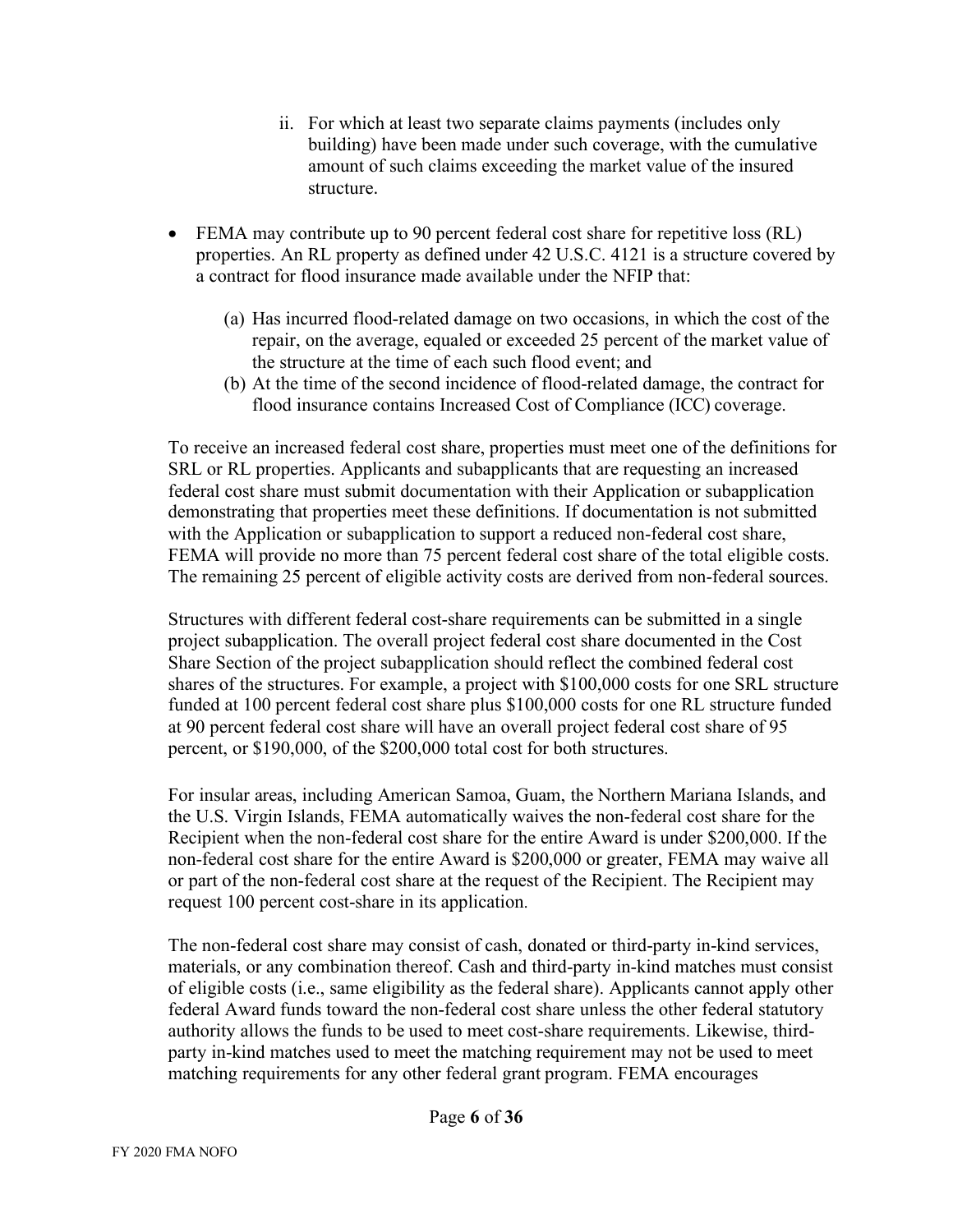innovative use of public and private-sector partnerships to meet the non-federal cost share.

Ultimately, the Recipient is responsible for ensuring that it contributes the proper cost share to its actual project costs. **If actual total project costs exceed the projected total project costs stated in the federal Award, and the additional costs are not approved by FEMA, the Recipient will be responsible for contributing additional funds above the required cost match.** If actual total project costs are less than the projected total project costs stated in the federal Award, the Recipient will be responsible for contributing a cost match calculated as a percentage of those actual project costs.

More detailed information is provided in Part III, C, and Cost Sharing, of the HMA Guidance, available on the FEMA website at [https://www.fema.gov/media-library/assets/documents/103279.](https://www.fema.gov/media-library/assets/documents/103279)

## **D. Application and Submission Information**

| 1. Key Dates and Times                     |                       |
|--------------------------------------------|-----------------------|
| a. Application Start Date:                 | 09/30/2020            |
| <b>b.</b> Application Submission Deadline: | 01/29/2021 at 3:00 PM |
|                                            | [Eastern Time]        |

All Applications must be received by 3:00 PM Eastern Time on January 29, 2021. FEMA's Grants Outcomes System (FEMA GO) automatically records proof of timely submission and the system generates an electronic date/time stamp when FEMA GO successfully receives the Application. The individual with the Authorized Organization Representative (AOR) role that submitted the Application will also receive the official date/time stamp and a FEMA GO tracking number in an email serving as proof of their timely submission on the date and time that FEMA GO received the Application. Applications received by FEMA GO after the established due date for Applications will be considered late and will not be considered for funding.

**DHS/FEMA will not review Applications that are received after the deadline or consider these late Applications for funding**. DHS/FEMA may, however, extend the Application deadline on request for any Applicant who can demonstrate that good cause exists to justify extending the deadline. Good cause for an extension may include technical problems outside of the Applicant's control that prevent submission of the Application by the deadline, other exigent or emergency circumstances, or statutory requirements for DHS/FEMA to make an Award.

**Applicants experiencing technical problems outside of their control must notify FEMA as soon as possible and prior to the Application deadline**. Failure to timely notify FEMA of the issue that prevented the filing of the Application within the required timeframe may preclude consideration of the Award. "Timely notification" of FEMA means the following: prior to the Application deadline and within 48 hours after the Applicant became aware of the issue.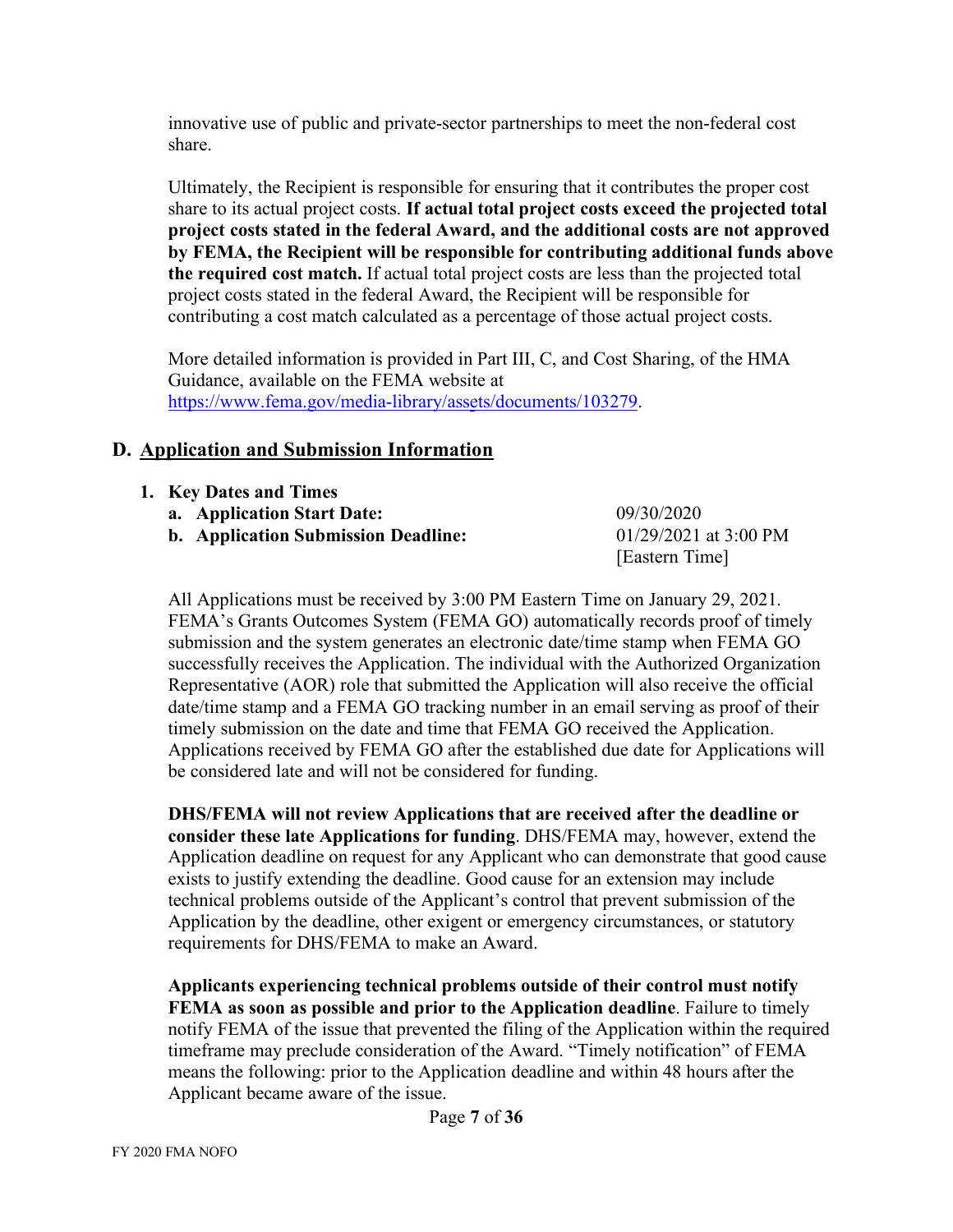A list of FEMA contacts can be found in Section G, "DHS Awarding Agency Contact Information." For technical assistance with the FEMA GO system, please contact the FEMA GO Helpdesk at <u>femago@fema.dhs.gov</u> or (877) 611-4700. For programmatic or grants management questions, please contact your Program Analyst or Grants Management Specialist. If Applicants do not know who to contact or if there are programmatic questions or concerns, please contact the Centralized Scheduling and Information Desk (CSID) by phone at (800) 368-6498 or by e-mail at  $a$ skcsid@fema.dhs.gov, Monday through Friday, 9:00 AM – 5:00 PM ET.

#### **c. Other Key Dates**

| Event                                              | <b>Suggested Deadline for Completion</b>     |
|----------------------------------------------------|----------------------------------------------|
| <b>Obtaining DUNS Number</b>                       | Four weeks before actual submission deadline |
| Obtaining a valid EIN                              | Four weeks before actual submission deadline |
| Create account with login.gov                      | One week before actual submission deadline   |
| Registering in SAM or updating SAM<br>registration | Four weeks before actual submission deadline |
| Registering with FEMA GO                           | One week before actual submission deadline   |
| Submitting final Application in FEMA<br>GO         | By submission deadline                       |

All complete Applications **must** be received by the established deadline.

#### **2. Agreeing to Terms and Conditions of the Award**

By submitting an Application, Applicants agree to comply with the requirements of this NOFO and the terms and conditions of the Award, should they receive an Award.

#### **3. Address to Request Application Package**

Applications are processed through the FEMA GO system. To access the system, go to [https://go.fema.gov/.](https://go.fema.gov/)

Hard copies of the NOFO can be downloaded at [Grants.gov](https://www.grants.gov/) or obtained via email from the Awarding Office points of contact listed in Section G, "DHS Awarding Agency Contact Information."

For a hard copy of the full NOFO, please write a request to:

#### **Kayed Lakhia**

Director, Hazard Mitigation Assistance Division, Mitigation Directorate Federal Insurance and Mitigation Administration Federal Emergency Management Agency 400 C Street, SW Washington, DC 20472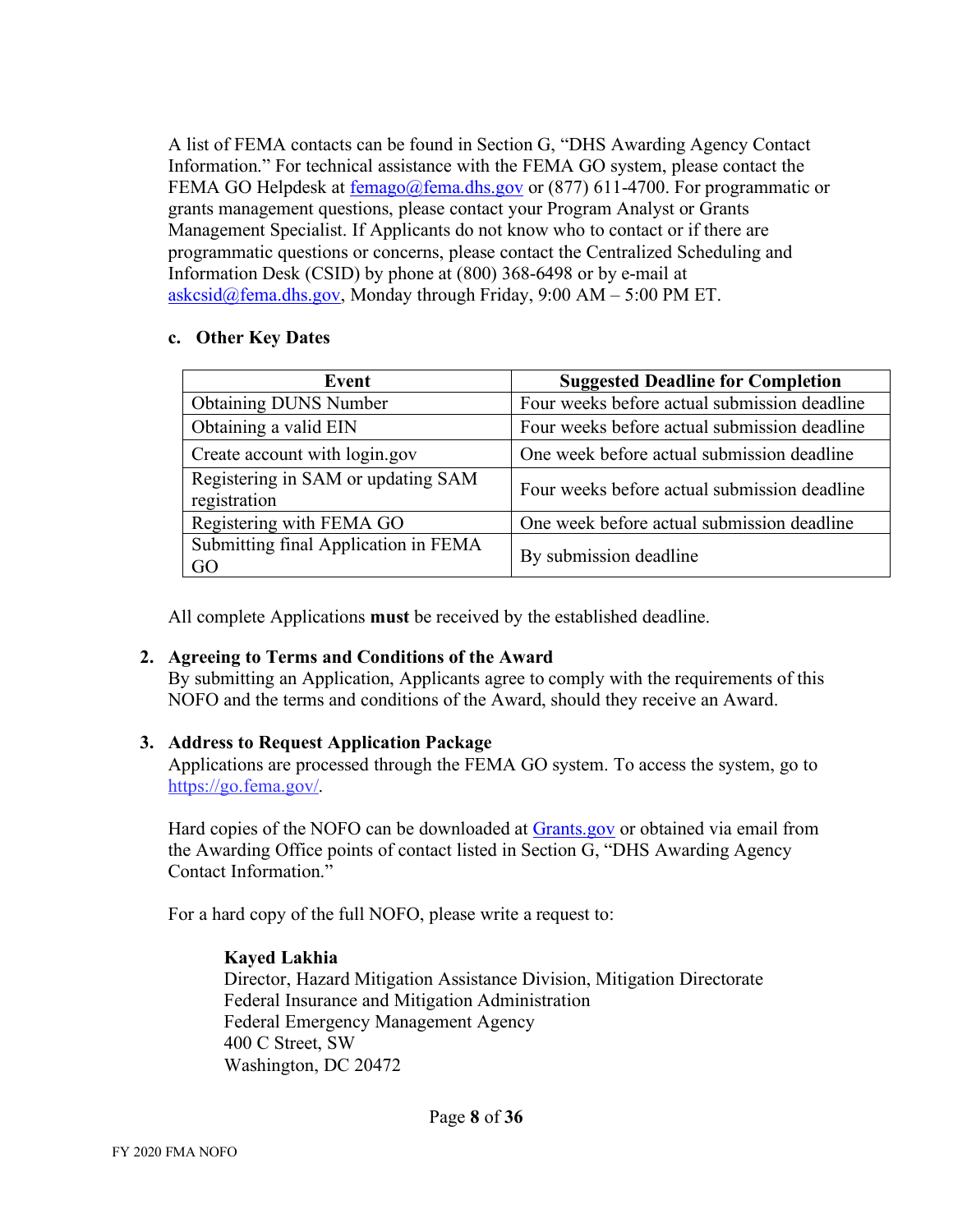In addition, the following Telephone Device for the Deaf (TDD) and/or Federal Information Relay Service (FIRS) number available for this Notice is: 1-800-462-7585.

#### **4. Steps Required to Submit an Application, Unique Entity Identifier, and System for Award Management (SAM)**

To apply for an Award under this program, all Applicants must:

- a. Apply for, update, or verify their Data Universal Numbering System (DUNS) Number from Dun & Bradstreet and Employer Identification Number (EIN) from the Internal Revenue Service;
- b. In the Application, provide a valid DUNS number, which is currently the unique entity identifier;
- c. Have an account with [login.gov;](https://www.login.gov/)
- d. Register for, update, or verify their SAM account and ensure the account is active before submitting the Application;
- e. Register in FEMA GO and add their organization to the system. The organization's electronic business point of contact (EBIZ POC) from the SAM registration may need to be involved in this step. For step-by-step instructions, see [https://www.fema.gov/media-library/assets/documents/181607;](https://www.fema.gov/media-library/assets/documents/181607)
- f. Submit the complete Application in FEMA GO; and
- g. Continue to maintain an active SAM registration with current information at all times during which it has an active federal Award or an Application or plan under consideration by a federal awarding agency.

Applicants are advised that DHS/FEMA may not make a federal Award until the Applicant has complied with all applicable DUNS and SAM requirements. Therefore, an Applicant's SAM registration must be active not only at the time of Application, but also during the Application review period and when DHS/FMA is ready to make a federal Award. Further, as noted above, an Applicant's or Recipient's SAM registration must remain active for the duration of an active federal Award. If an Applicant's SAM registration is expired at the time of Application, expires during Application review, or expires any other time before Award, DHS/FEMA may determine that the Applicant is not qualified to receive a federal Award and use that determination as a basis for making a federal Award to another Applicant.

#### **5. Electronic Delivery**

DHS is participating in the Grants.gov initiative to provide the grant community with a single site to find and apply for grant funding opportunities. DHS encourages or requires Applicants to submit their Applications online through Grants.gov, depending on the funding opportunity. For this funding opportunity, FEMA requires Applicants to submit their Application through FEMA GO.

#### **6. How to Register to Apply**

a. *Instructions:*

Registering and applying for an Award under this program is a multi-step process and requires time to complete. Read the instructions below about registering to apply for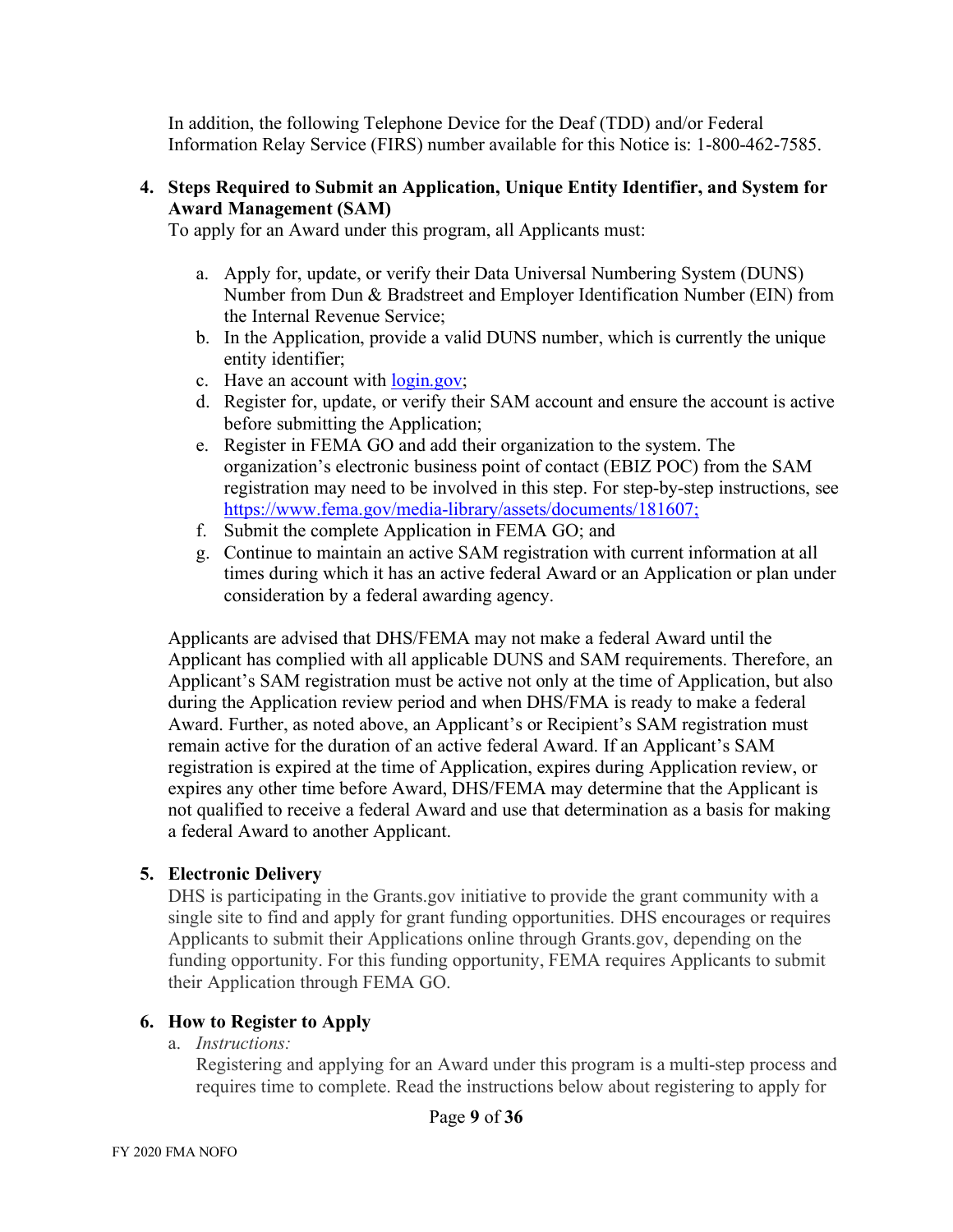DHS/FEMA funds. Applicants should read the registration instructions carefully and prepare the information requested before beginning the registration process. Reviewing and assembling the required information before beginning the registration process will alleviate last-minute searches for required information.

**The registration process can take up to four weeks to complete.** To ensure an Application meets the deadline, Applicants are advised to start the required steps well in advance of their submission.

Applicants must have a Data Universal Numbering System (DUNS) Number and an active System for Award Management (SAM) registration.

*1) Obtain a DUNS Number*: All entities applying for funding, including renewal funding, must have a Data Universal Numbering System (DUNS) number from Dun & Bradstreet (D&B). Applicants must enter the DUNS number in the data entry field labeled "Organizational DUNS" on the SF-424 form.

For more detailed instructions for obtaining a DUNS number, refer to: [https://www.grants.gov/web/grants/applicants/organization-registration/step-1](https://www.grants.gov/web/grants/applicants/organization-registration/step-1-obtain-duns-number.html) [obtain-duns-number.html](https://www.grants.gov/web/grants/applicants/organization-registration/step-1-obtain-duns-number.html)

- *2) Obtain Employer Identification Number:* In addition to having a DUNS number, all entities applying for funding must provide an employer Identification Number (EIN). The EIN can be obtained from the IRS by visiting: [https://www.irs.gov/businesses/small-businesses-self-employed/apply-for-an](https://www.irs.gov/businesses/small-businesses-self-employed/apply-for-an-employer-identification-number-ein-online)[employer-identification-number-ein-online.](https://www.irs.gov/businesses/small-businesses-self-employed/apply-for-an-employer-identification-number-ein-online)
- *3) Create a login.gov account:* Applicants must have a login.gov account in order to register with SAM or update their SAM registration. Applicants can create a login.gov account here: [https://secure.login.gov/sign\\_up/enter\\_email?request\\_id=34f19fa8-14a2-438c-](https://secure.login.gov/sign_up/enter_email?request_id=34f19fa8-14a2-438c-8323-a62b99571fd3)[8323-a62b99571fd3.](https://secure.login.gov/sign_up/enter_email?request_id=34f19fa8-14a2-438c-8323-a62b99571fd3)

Applicants only have to create a login.gov account once. For Applicants that are existing SAM users, use the same email address for the login.gov account as with SAM.gov so that the two accounts can be linked.

For more information on the login.gov requirements for SAM registration, refer to: [https://www.sam.gov/SAM/pages/public/loginFAQ.jsf.](https://www.sam.gov/SAM/pages/public/loginFAQ.jsf)

*4) Register with SAM*: In addition to having a DUNS number, all Applicants applying online through Grants.gov must register with the System for Award Management (SAM). Failure to register with SAM will prevent your organization from applying through Grants.gov. SAM registration must be renewed annually.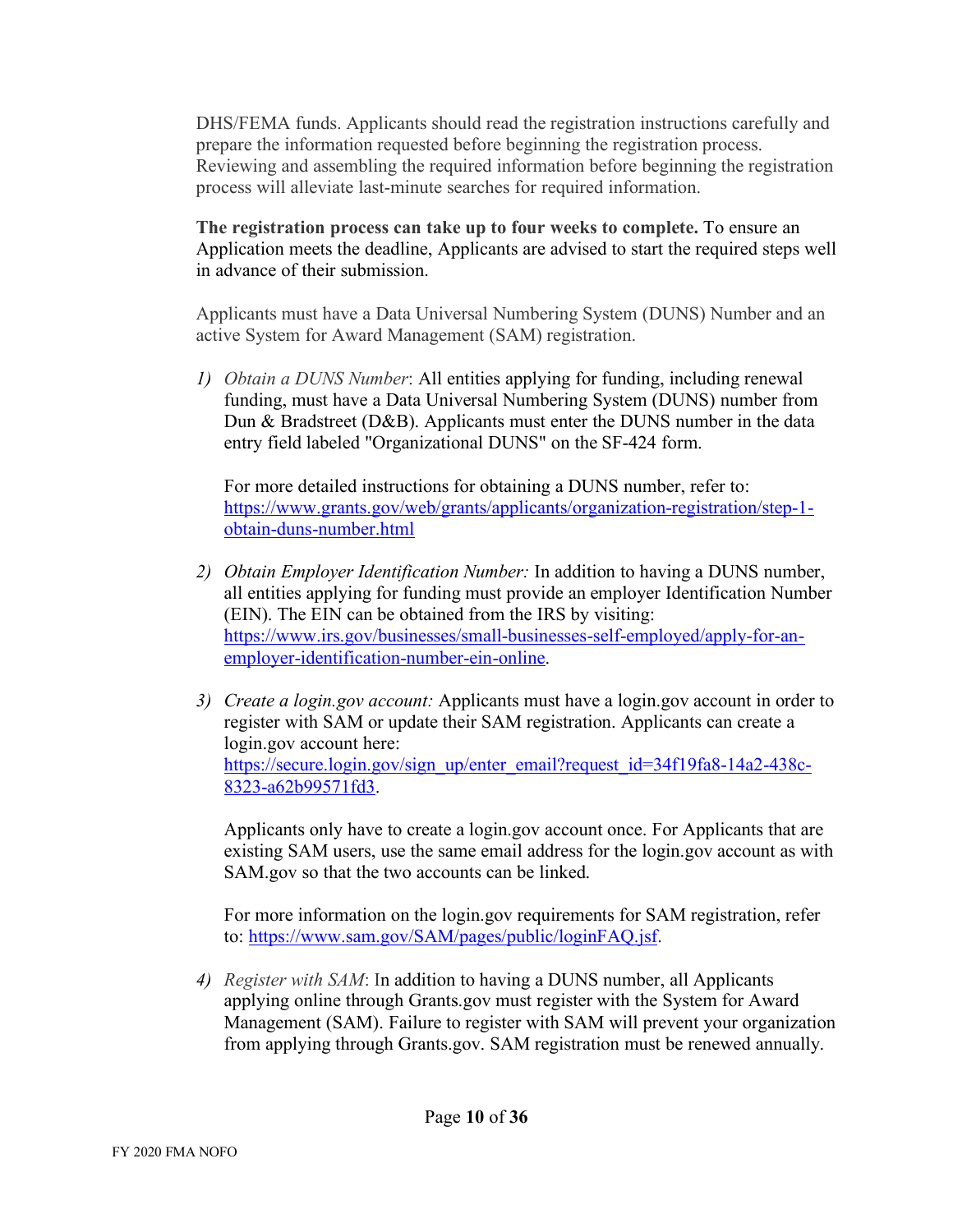For more detailed instructions for registering with SAM, refer to: [https://www.grants.gov/web/grants/applicants/organization-registration/step-2](https://www.grants.gov/web/grants/applicants/organization-registration/step-2-register-with-sam.html) [register-with-sam.html.](https://www.grants.gov/web/grants/applicants/organization-registration/step-2-register-with-sam.html)

*5) Register in FEMA GO, add the organization to the system, and establish the AOR*: Register in FEMA GO and add their organization to the system. The organization's electronic business point of contact (EBIZ POC) from the SAM registration may need to be involved in this step. For step-by-step instructions, see [https://www.fema.gov/media-library/assets/documents/181607.](https://www.fema.gov/media-library/assets/documents/181607)

## **7. Submitting the Application in FEMA GO**

After submitting the final Application, FEMA GO will provide either an error message or a successfully received transmission in the form of an email sent to the AOR that submitted the Application. Applicants using slow internet connections, such as dial-up connections, should be aware that transmission can take some time before FEMA GO receives their Application.

## **8. Timely Receipt Requirements and Proof of Timely Submission**

All Applications must be completed in FEMA GO by the Application deadline. Proof of timely submission is automatically recorded by FEMA GO. An electronic date/time stamp is generated within the system when the Application is successfully submitted to FEMA in FEMA GO. Additionally, the Applicant will receive a system-generated email to confirm submission.

**FEMA will address any system-related issues Applicants and subapplicants are experiencing until 3:00 PM Eastern Time on 01/27/2021, two days before the application deadline. No new system-related issues will be addressed after this deadline.** Applications not received by the Application submission deadline will not be accepted.

# **9. Content and Form of Application Submission**

Application for Federal Assistance and Assurances and CertificationsForms The following forms or information are required to be submitted via FEMA GO. The Standard Forms (SF) are also available at

[https://www.grants.gov/web/grants/forms/sf-424-family.html.](https://www.grants.gov/web/grants/forms/sf-424-family.html)

- SF-424, Application for Federal Assistance
- Certification Regarding Lobbying
- SF-424A, Budget Information (Non-Construction)
	- For construction under an Award, submit SF-424C, Budget Information (Construction), in addition to or instead of SF-424A
- SF-424B, Standard Assurances (Non-Construction)
	- For construction under an Award, submit SF-424D, Standard Assurances (Construction), in addition to or instead of SF-424B
- SF-LLL, Disclosure of Lobbying Activities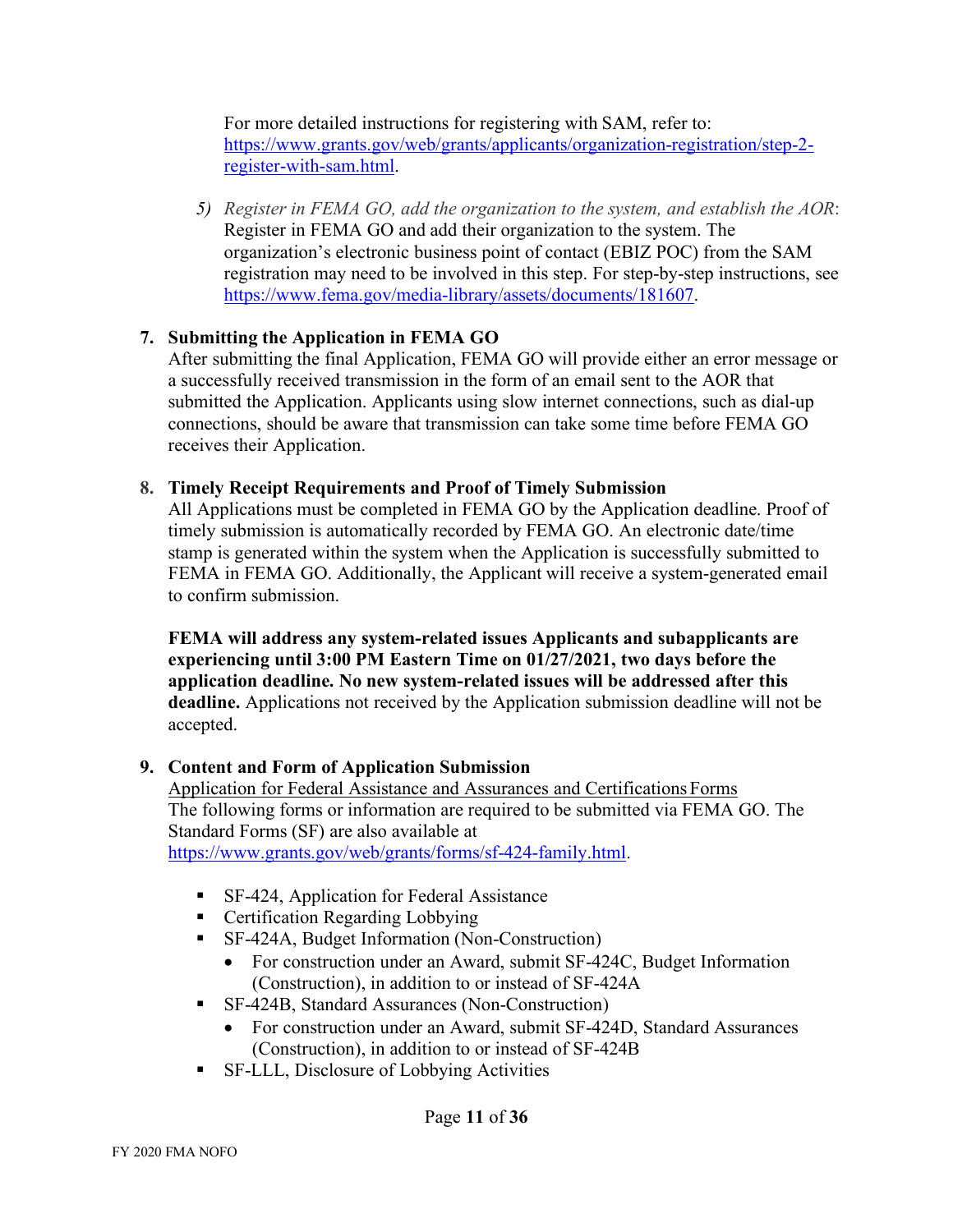**Indirect Cost Rate Agreement or Proposal** if the budget includes indirect costs and the Applicant is required to have an indirect cost rate agreement or proposal. See further information below regarding allowability of indirect costs and documentation requirements, including if the Applicant does not have or is not required to have an indirect cost rate agreement or proposal, or contact the relevant DHS/FEMA staff identified in Section G, "DHS Awarding Agency Contact Information" for further instructions.

The SF-424 family of forms is available on the Grants.gov website at [http://www.grants.gov/web/grants/forms/sf-424-family.html.](http://www.grants.gov/web/grants/forms/sf-424-family.html) The FEMA Form FF 20-16C, Certifications Regarding Lobbying, Debarment, Suspension and Other Responsibility Matters; and Drug-Free Workplace Requirements is available from the FEMA library online at [https://www.fema.gov/media-library/assets/documents/9754.](https://www.fema.gov/media-library/assets/documents/9754)

Applicants may require their subapplicants to complete and attach the grant Application and/or Assurance and Certifications forms to their planning, Project Scoping, community flood mitigation project, Technical Assistance, and individual flood mitigation project subapplications in FEMA's grant application system.

Subapplicants should contact their Applicant agency for information specific to their state/territory/Indian tribal government's (federally recognized) application process. Contact information for the SHMOs is provided on the FEMA website at [https://www.fema.gov/state-hazard-mitigation-officers.](https://www.fema.gov/state-hazard-mitigation-officers)

All Applicants must submit an FMA grant Application via FEMA's grant application system by the Application deadline to be considered for funding. The required format for Applications and subapplications is built into FEMA's grant application system:

- FMA Applications, including Applicant-approved planning, Project Scoping, community flood mitigation project, Technical Assistance, individual flood mitigation project, and management costs subapplications must be submitted in an FY 2020 FMA Application.
- Flood hazard mitigation planning activities must be submitted in a planning subapplication:
- Project Scoping activities must be submitted in a Project Scoping subapplication;
- Community flood mitigation projects and individual flood mitigation projects must be submitted in a project subapplication;
- **•** Applicant management costs (for Applicants only) must be submitted in a management costs subapplication;
- Technical Assistance costs (for Recipients to which FEMA obligated an FY 2019) FMA Award of at least \$1 million federal share) must be submitted in a Technical Assistance subapplication.

#### Management Costs

Applicant requests for management costs must be submitted in a separate management costs subapplication in FEMA's grant application system. Applicants may apply for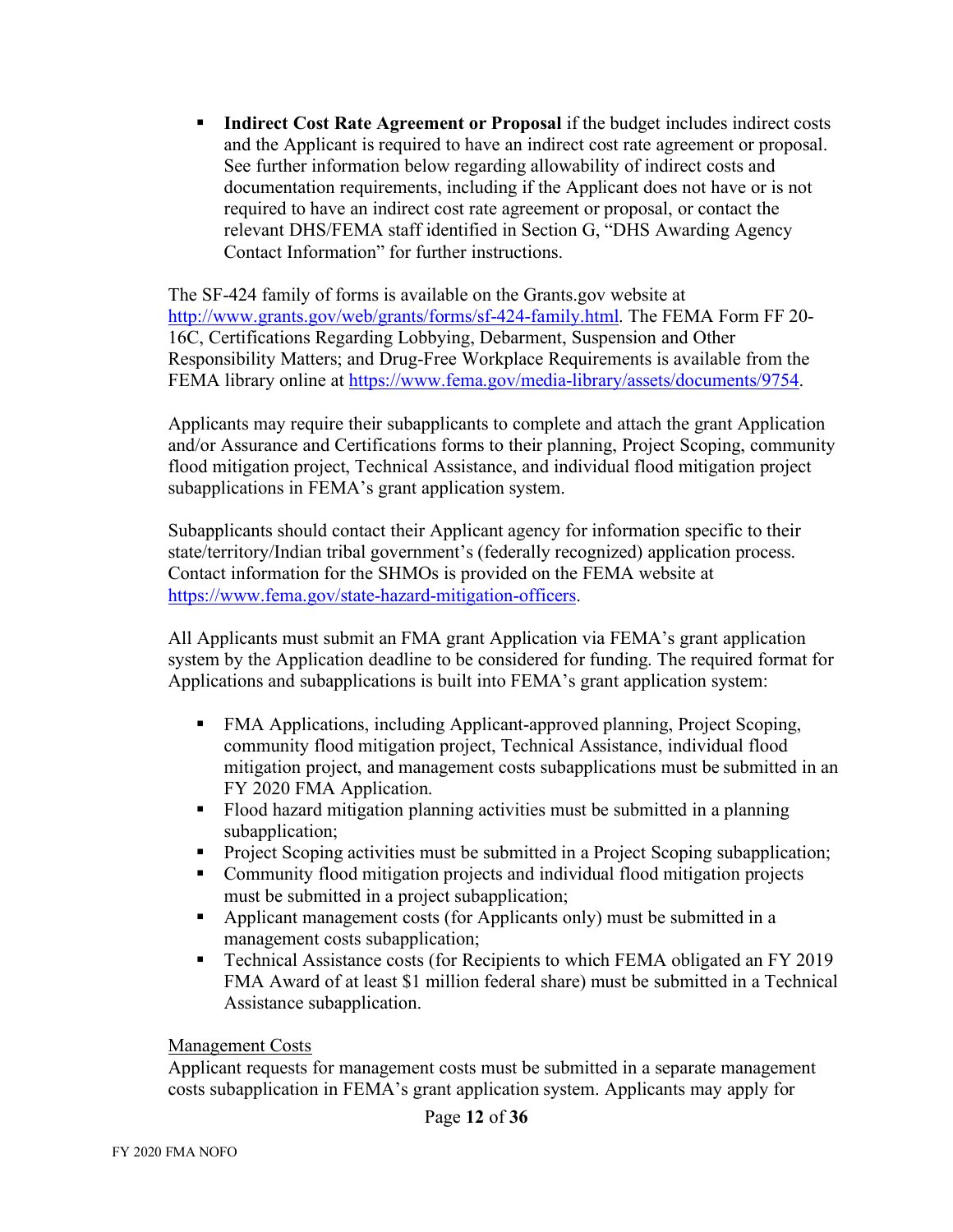Applicant management costs of up to 10 percent of the total FMA grant application for management of the Award and all selected subawards.

Subapplicants may include subapplicant management costs of up to 5 percent of the total cost of their planning, Project Scoping, or mitigation project subapplication to manage the proposed subaward activities. Subapplicant management cost activities must be added to the Scope of Work section and identified as a line item in the Cost Estimate section of subapplications in FEMA's grant application system.

For additional information, please refer to Section D.13.b Management Costs.

#### **10. Other Submission Requirements**

This section sets forth documentation which must be provided to document specific eligibility criteria set forth in Section C, Eligibility Information, Other Eligibility Criteria.

## Benefit-Cost Analysis for Mitigation Projects

Applicants and subapplicants applying for mitigation projects (community flood mitigation projects or individual flood mitigation projects) must provide a Benefit-Cost Analysis (BCA) or other documentation that validates cost-effectiveness. BCA is the method of estimating the future benefits of a project compared to its cost. The end result is a benefit-cost ratio (BCR), which is derived from a project's total net benefits divided by its total project cost. The total benefits and costs must be entered in the Cost-Effectiveness section of the project subapplication and a FEMA-approved BCA must be attached as documentation, as applicable. Planning, Project Scoping, Technical Assistance, and management costs subapplications do not require a BCA.

FEMA has created software to ensure that the BCR is calculated in accordance with FEMA's standardized methodologies and OMB Circular A-94, Guidelines and Discount Rates for Benefit-Cost Analysis of Federal Programs, available on the Internet at <https://www.whitehouse.gov/sites/whitehouse.gov/files/omb/circulars/A94/a094.pdf> FEMA's Benefit Cost Toolkit is available on the FEMA website at <https://www.fema.gov/benefit-cost-analysis> Version 6.0 or newer are the only versions FEMA will accept as documentation for demonstrating cost effectiveness. A non-FEMA BCA methodology may only be used if pre-approved by FEMA in writing.

More detailed information is available in Part IV, I, Cost Effectiveness, of the HMA Guidance, available on the FEMA website at [https://www.fema.gov/media](https://www.fema.gov/media-library/assets/documents/103279)[library/assets/documents/103279.](https://www.fema.gov/media-library/assets/documents/103279)

# Acquisition Project Requirements

The subrecipient must provide FEMA with a signed copy of the Statement of Voluntary Participation for each property post- award. The Statement of Voluntary Participation formally documents the Notice of Voluntary Interest and information related to the purchase offer. The Statement of Voluntary Participation is available on the FEMA website at [https://www.fema.gov/media-library/assets/documents/13708.](https://www.fema.gov/media-library/assets/documents/13708)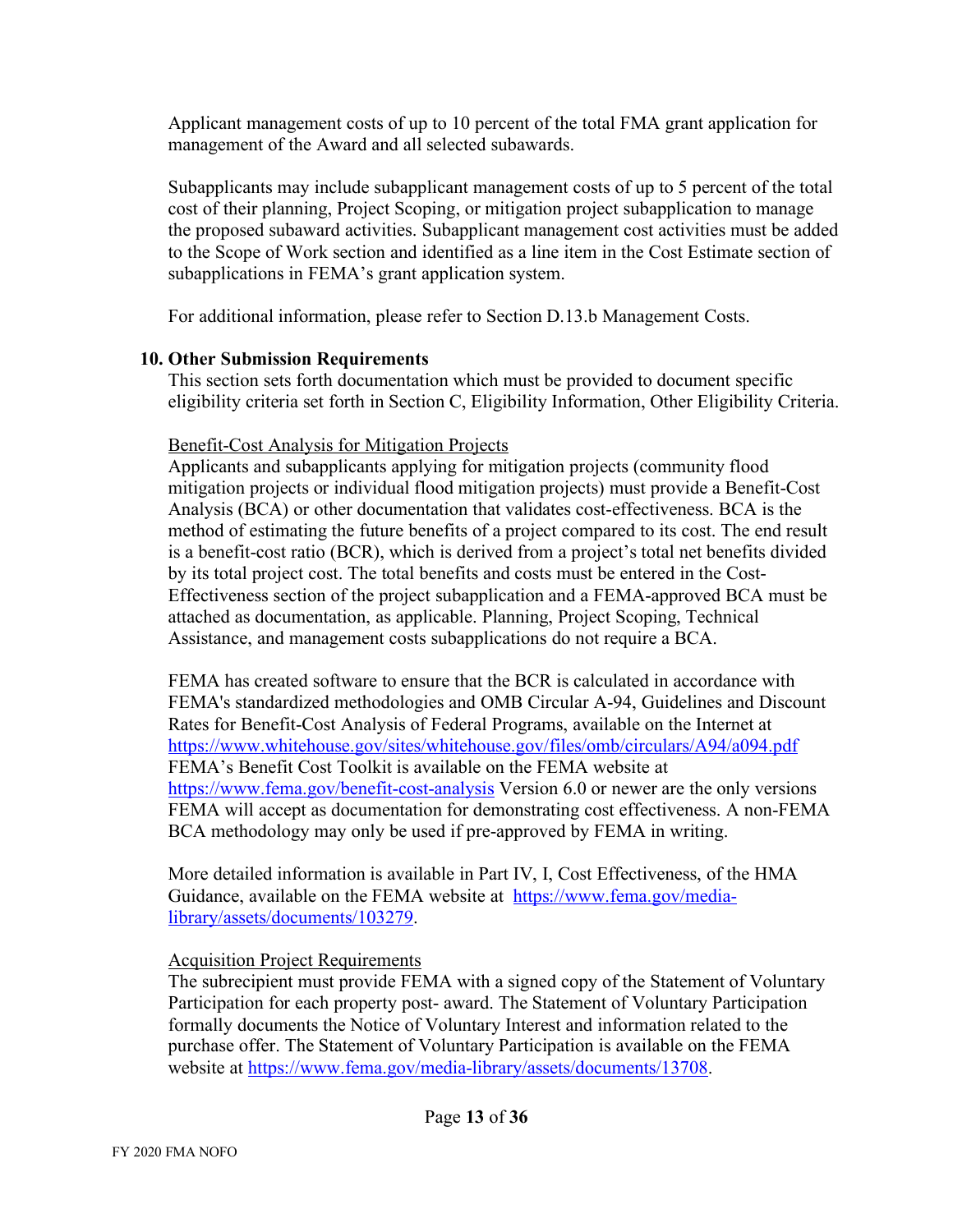Subrecipients must apply deed-restriction language to all acquired properties to ensure that the property is maintained in perpetuity as open space consistent with the conservation of natural floodplain functions, as agreed to by accepting FEMA mitigation award funding. Deed-restriction language is applied to acquired properties by recording the open space and deed restrictions. The FEMA Model Deed Restriction is available on the FEMA website at [https://www.fema.gov/media-library/assets/documents/28496.](https://www.fema.gov/media-library/assets/documents/28496) Subrecipients, as well as recipients and FEMA are responsible for enforcing compliance with open space restrictions pursuant to 44 CFR Part 80 requirements.

#### National Environmental Policy Act Requirements for Mitigation Projects

Applicants and subapplicants applying for mitigation projects (community flood mitigation projects or individual flood mitigation projects) must provide information needed to comply with the National Environmental Policy Act (NEPA) (42 U.S.C. §§ 4321–4370h) and the related DHS and FEMA instructions and directives (i.e., DHS Directive 023-01, DHS Instruction Manual 023-01-001-01, FEMA Directive 108-1, FEMA Instruction 108-1-1). The required information is included in the subapplication in FEMA's grant application system. Environmental Planning and Historic Preservation (EHP) Job Aids and Supplements are available on the FEMA website at [https://www.fema.gov/media-library/assets/documents/102051.](https://www.fema.gov/media-library/assets/documents/102051) The required information is included in the subapplication in FEMA's grant application system.

## **11. Intergovernmental Review**

An intergovernmental review may be required. Applicants must contact their state's Single Point of Contact (SPOC) to comply with the state's process under Executive Order 12372 (See [https://www.archives.gov/federal-register/codification/executive](https://www.archives.gov/federal-register/codification/executive-order/12372.html)[order/12372.html;](https://www.archives.gov/federal-register/codification/executive-order/12372.html) [https://www.whitehouse.gov/wp-content/uploads/2019/02/SPOC-](https://www.whitehouse.gov/wp-content/uploads/2019/02/SPOC-February-2019.pdf)[February-2019.pdf\)](https://www.whitehouse.gov/wp-content/uploads/2019/02/SPOC-February-2019.pdf).

#### **12. Funding Restrictions**

All costs charged to awards covered by this NOFO must comply with the Uniform Administrative Requirements, Cost Principles, and Audit Requirements at 2 C.F.R. Part 200, unless otherwise indicated in the NOFO or the terms and conditions of the Award.

Federal funds made available through an Award under this NOFO may only be used for the purpose set forth in this NOFO and the terms and conditions of the Award and must be consistent with the statutory and regulatory authority for the Award. Award funds may not be used for matching funds for any other federal grants/cooperative agreements, lobbying, or intervention in federal regulatory or adjudicatory proceedings. In addition, federal funds may not be used to sue the federal government or any other government entity.

The federal funding caps for FMA are as follows:

- o \$600,000 per Applicant for all Project Scoping subapplications;
- o \$30 million cap per community flood mitigation project subapplication;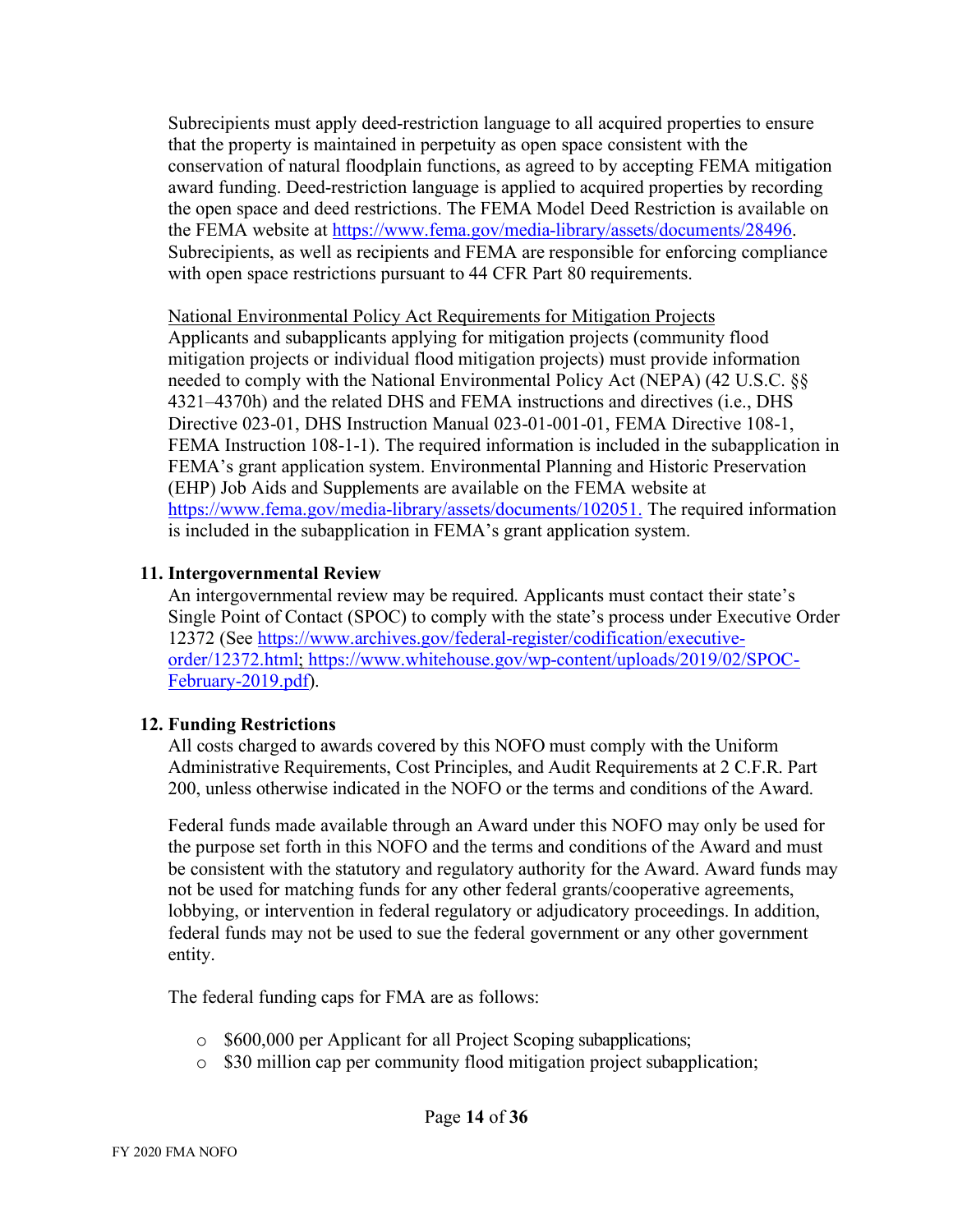- o \$50,000 per Applicant for all Technical Assistance subapplications, for Recipients to which FEMA obligated an FY 2019 FMA Award of at least \$1 million federal share;
- $\circ$  \$100,000 per Applicant for flood hazard mitigation planning with maximums of:
	- \$50,000 for state flood hazard mitigation planning;
	- \$25,000 for local flood hazard mitigation planning;
- $\circ$  10 percent of the total Application budget for Applicant management costs for Applicants to administer and manage Award and subaward activities (see the Management and Administration Costs subsection below);
- o 5 percent of the total mitigation project, Project Scoping, and planning subapplication budget for subapplicant management costs for subapplicants to manage their subaward activities (see the Management and Administration Costs subsection below).

Applicants should analyze the cost benefits of purchasing versus leasing equipment, especially high-cost items and those subject to rapid technical advances. Large equipment purchases must be identified and explained. For more information regarding property management standards for equipment and federal procurement requirements, please reference 2 C.F.R. Part 200, available at

https://www.ecfr.gov/cgi-bin/text-idx?tpl=/ecfrbrowse/Title02/2cfr200 main 02.tpl

More detailed information is available in Part III, E.1, Eligible Activities, of the HMA Guidance, available on the FEMA website at [https://www.fema.gov/media-library/assets/documents/103279.](https://www.fema.gov/media-library/assets/documents/103279)

# **13. Allowable Costs**

# **a. Pre-Award Costs**

Pre-award costs directly related to developing the FMA grant Application or subapplication that are incurred prior to the date of the grant award are allowed subject to FEMA approval at time of award. Such costs may have been incurred prior to Application submission, for example gathering NEPA data or developing a BCA (see Section D, Application and Submission Information), preparing design specifications, or conducting workshops or meetings related to development and submission of subapplications. To be eligible for FMA funding, pre-award costs must be identified as separate line items in the cost estimate of the subapplication.

Pre-award costs may be cost shared or Applicants and subapplicants may identify them as their non-federal cost share (see Section C, Eligibility Information, Cost Share or Match).

Costs associated with implementation of proposed projects in the submitted grant Application or subapplication that are incurred prior to the date of the grant Award are not allowed. Activities initiated or completed prior to the date of the grant Award are generally not eligible.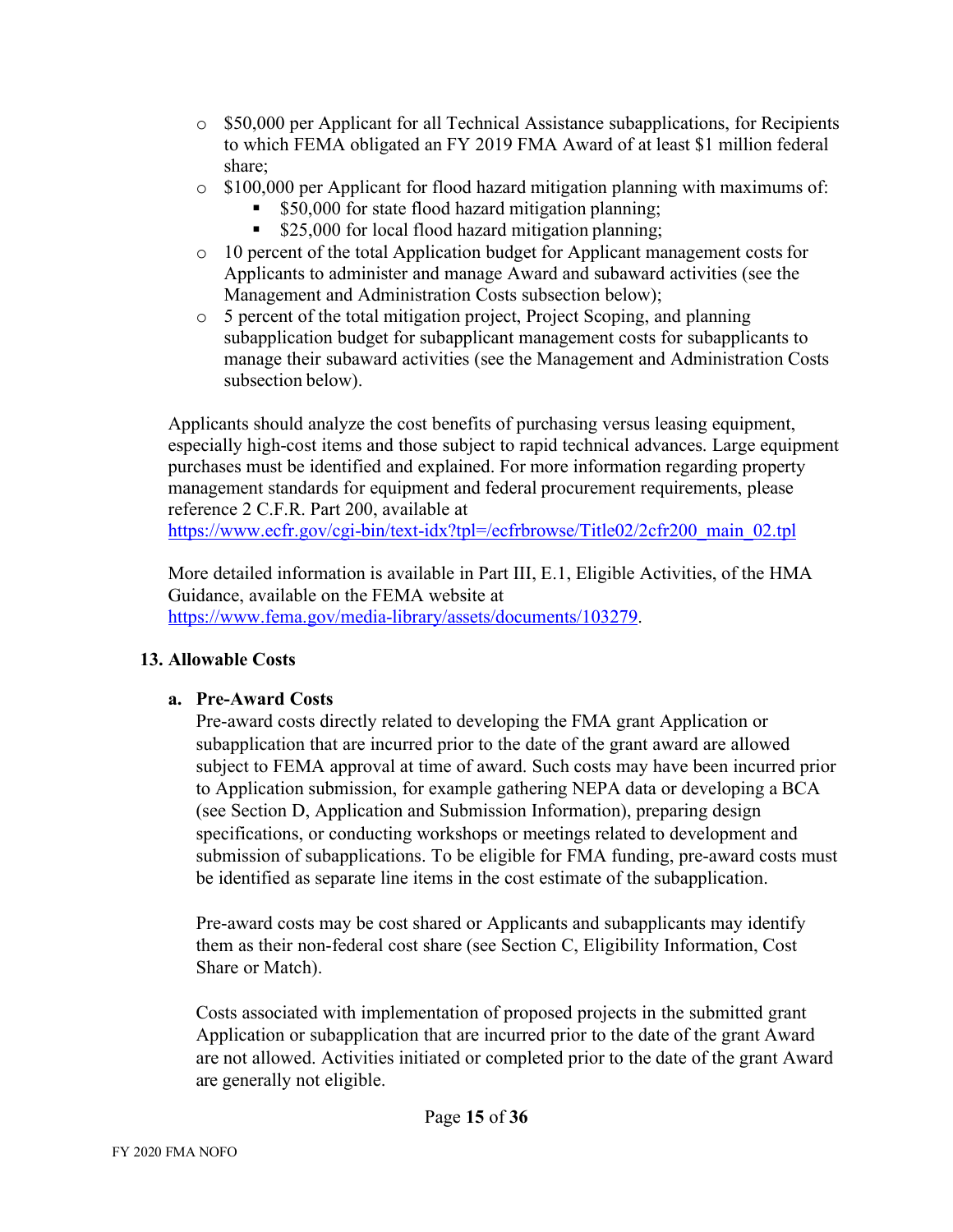Applicants and subapplicants who are not awarded Awards or subawards will not receive reimbursement for the corresponding pre-award costs. More detailed information is provided in Part IV, F.2, Pre-Award Costs, of the HMA Guidance, available on the FEMA website at [https://www.fema.gov/media-library/assets/documents/103279.](https://www.fema.gov/media-library/assets/documents/103279)

#### **b. Management Costs**

Management costs are any indirect costs, any direct administrative costs, and other administrative expenses that are reasonably incurred in administering an Award or subaward.

Applicant and subapplicant management cost activities including the implementation of the FMA program, such as subapplication development, geocoding mitigation projects, delivery of Technical Assistance, managing Awards and staff salary costs are eligible for FMA funding in accordance with the HMA Guidance, available on the FEMA website at [https://www.fema.gov/media-library/assets/documents/103279.](https://www.fema.gov/media-library/assets/documents/103279)

Applicants may apply for Applicant management costs of up to 10 percent of the total FMA grant Application for management of the Award and all selected subawards. Applicant requests for management costs must be submitted in a separate management costs subapplication in FEMA's grant application system (see Section D, Application and Submission Information, Content and Form of Application Submission).

Subapplicants may include subapplicant management costs of up to 5 percent of the total cost of their planning, Project Scoping, or mitigation project subapplication to manage the proposed subaward activities. Subapplicant management cost activities must be added to the Scope of Work section and identified in the Cost Estimate section of subapplications in FEMA's grant application system.

#### Indirect Cost Rates

As part of management costs, Applicants and subapplicants may charge indirect costs as described in 2 C.F.R. Part 200, including 2 C.F.R. § 200.414. Applicants with a negotiated indirect cost rate agreement that desire to charge indirect costs to an award must provide a copy of their negotiated indirect cost rate agreement at the time of application. Applicants that are not required by 2 C.F.R. Part 200 to have a negotiated indirect cost rate agreement but are required by 2 C.F.R. Part 200 to develop an indirect cost rate proposal must provide a copy of their proposal at the time of application. Subapplicants are not required to submit negotiated indirect cost rate agreements or proposals directly to FEMA, but they may need to submit them to the applicable Applicants per 2 C.F.R. § 200.331.

Applicants and subapplicants that are required to have either a negotiated indirect cost rate agreement or proposal may use their applicable indirect cost rate to charge indirect costs, but they may only charge an amount up to the applicable dollar cap set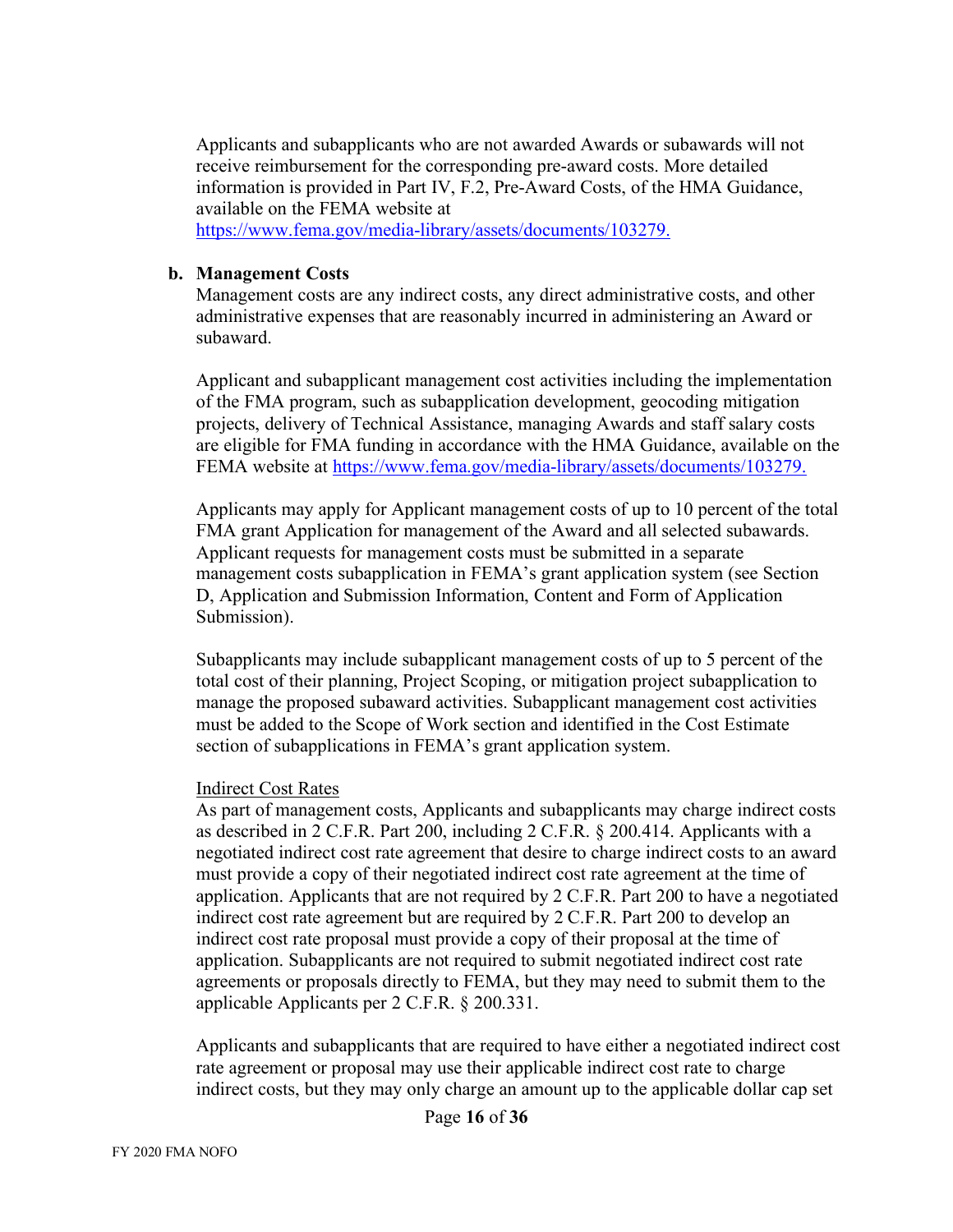above for all management costs. If Applicants or subapplicants are not required to have a negotiated indirect cost rate agreement or proposal, the Applicants should reach out on behalf of themselves or on behalf of subapplicants to the applicable contacts listed in Section G, DHS Awarding Agency Contact Information for further instructions.

#### **E. Application Review Information**

#### **1. Application Evaluation Criteria**

#### **a. Programmatic Criteria**

FEMA will review subapplications submitted by each Applicant to ensure compliance with applicable regulations at 44 C.F.R. Parts 79, 80, and 201, and the HMA Guidance, including:

- Eligibility of the Applicant and subapplicant;
- Eligibility of proposed activities and costs;
- Completeness of the subapplication;
- Cost-effectiveness and engineering feasibility of mitigation projects; and
- Eligibility and availability of non-federal cost share.

For more detailed information, see Part VI, Application Review Information, of the HMA Guidance, available on the FEMA website at [https://www.fema.gov/media-library/assets/documents/103279.](https://www.fema.gov/media-library/assets/documents/103279)

#### **b. Financial Integrity Criteria**

Prior to making a federal Award, the DHS FEMA is required by 31 U.S.C. § 3321 note, 41 U.S.C. § 2313, and 2 C.F.R. § 200.205 to review information available through any OMB-designated repositories of government wide eligibility qualification or financial integrity information. Therefore, Application evaluation criteria may include the following risk-based considerations of the Applicant:

- 1) Financial stability.
- 2) Quality of management systems and ability to meet management standards.
- 3) History of performance in managing federal Award.
- 4) Reports and findings from audits.
- 5) Ability to effectively implement statutory, regulatory, or other requirements.

#### **c. Supplemental Financial Integrity Criteria and Review**

Prior to making a federal Award where the anticipated total federal share will be greater than the simplified acquisition threshold, currently \$250,000 (see Section 805 of the National Defense Authorization Act for Fiscal Year 2018, Pub. L. No. 115-91, OMB Memorandum M-18-18 at

[https://www.whitehouse.gov/wp-content/uploads/2018/06/M-18-18.pdf\)](https://www.whitehouse.gov/wp-content/uploads/2018/06/M-18-18.pdf):

1) DHS/FEMA is required to review and consider any information about the Applicant that is in the designated integrity and performance system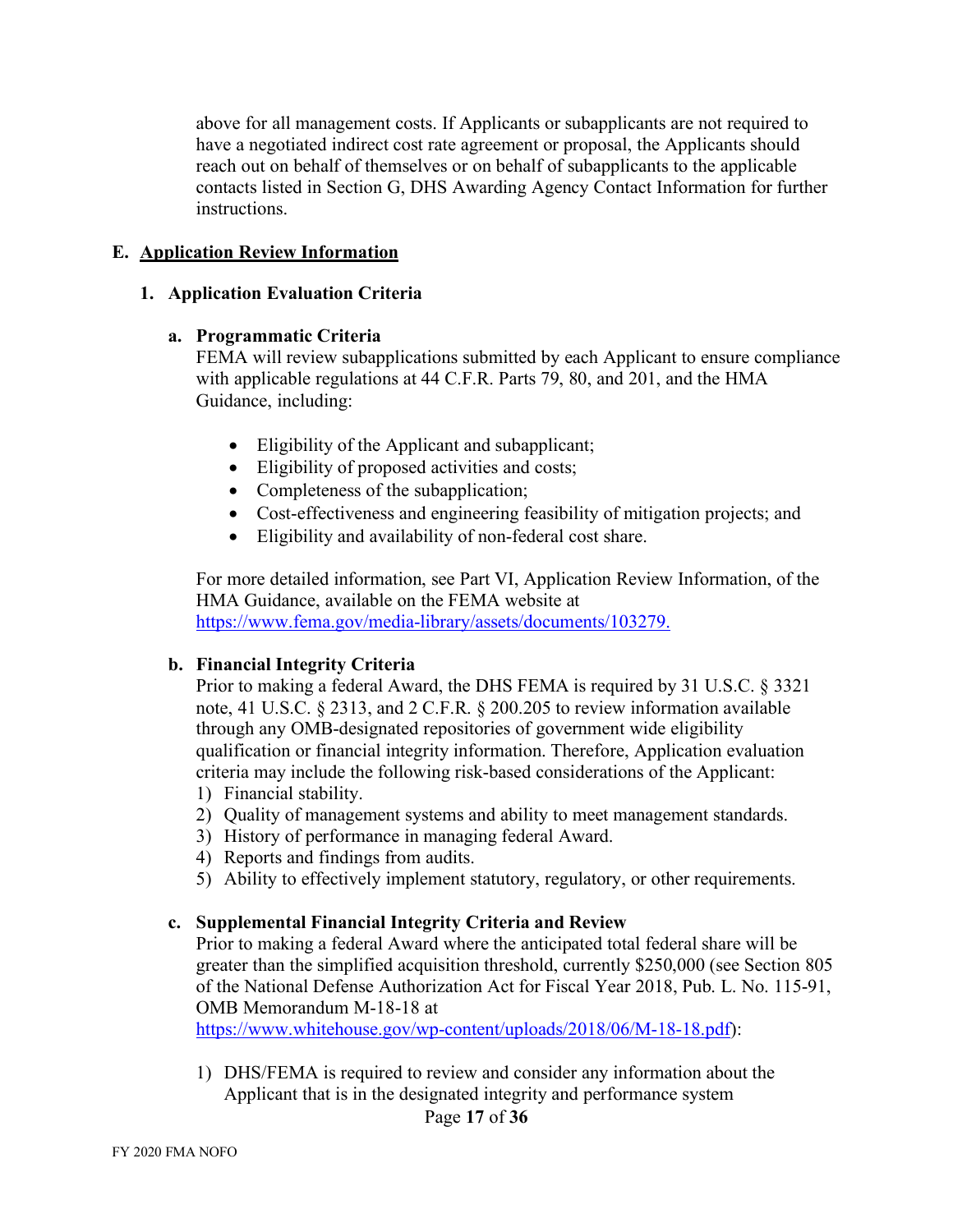accessible through SAM, which is currently the [Federal Awardee](https://www.fapiis.gov/fapiis/index.action)  [Performance and Integrity Information System](https://www.fapiis.gov/fapiis/index.action) (FAPIIS) and is accessible through the [SAM](https://www.sam.gov/SAM/) website.

- 2) An Applicant, at its option, may review information in FAPIIS and comment on any information about itself that a federal awarding agency previously entered.
- 3) DHS FEMA will consider any comments by the Applicant, in addition to the other information in FAPIIS, in making a judgment about the Applicant's integrity, business ethics, and record of performance under federal awards when completing the review of risk posed by Applicants as described in 2 C.F.R. § 200.205.

#### **2. Review and Selection Process**

#### **a. Review Process**

FEMA will select subapplications up to the available funding amount of \$160 million in the following order.

# **1. Project Scoping – up to \$4 million**

FEMA will select the highest ranked eligible subapplication(s) for Project Scoping from each Applicant not to exceed \$600,000 total federal cost share. Project Scoping can be used to obtain data and to prioritize, select, and develop community flood mitigation projects and/or individual flood mitigation projects for future funding based on current FEMA-approved mitigation plans. In accordance with 44 C.F.R. Part 79 and HMA Guidance, Project Scoping subapplications will be evaluated to ensure that the end result will lead to an eligible project subapplication that will provide benefits to the NFIP.

Consideration of Project Scoping early in the decision-making process can help facilitate the development of a viable project, as well as project implementation. FY 2020 Project Scoping projects are not eligible for FY 2020 community flood mitigation project or traditional flood mitigation project funding. There is no guarantee for future HMA project funding if Project Scoping is awarded.

All Project Scoping subapplications must include the following elements:

- Use the **Project Scoping** application type within FEMA's grant application system to be considered,
- Be designated as a Project Scoping project in the subapplication title "Project Scoping for X", and
- Prove that the proposed project benefits NFIP insured properties by submitting a map and associated geospatial file(s) (e.g., Shapefile, KML/KMZ, Geodatabase, or other GIS enabled document) delineating:
	- o Estimated area benefitting from the project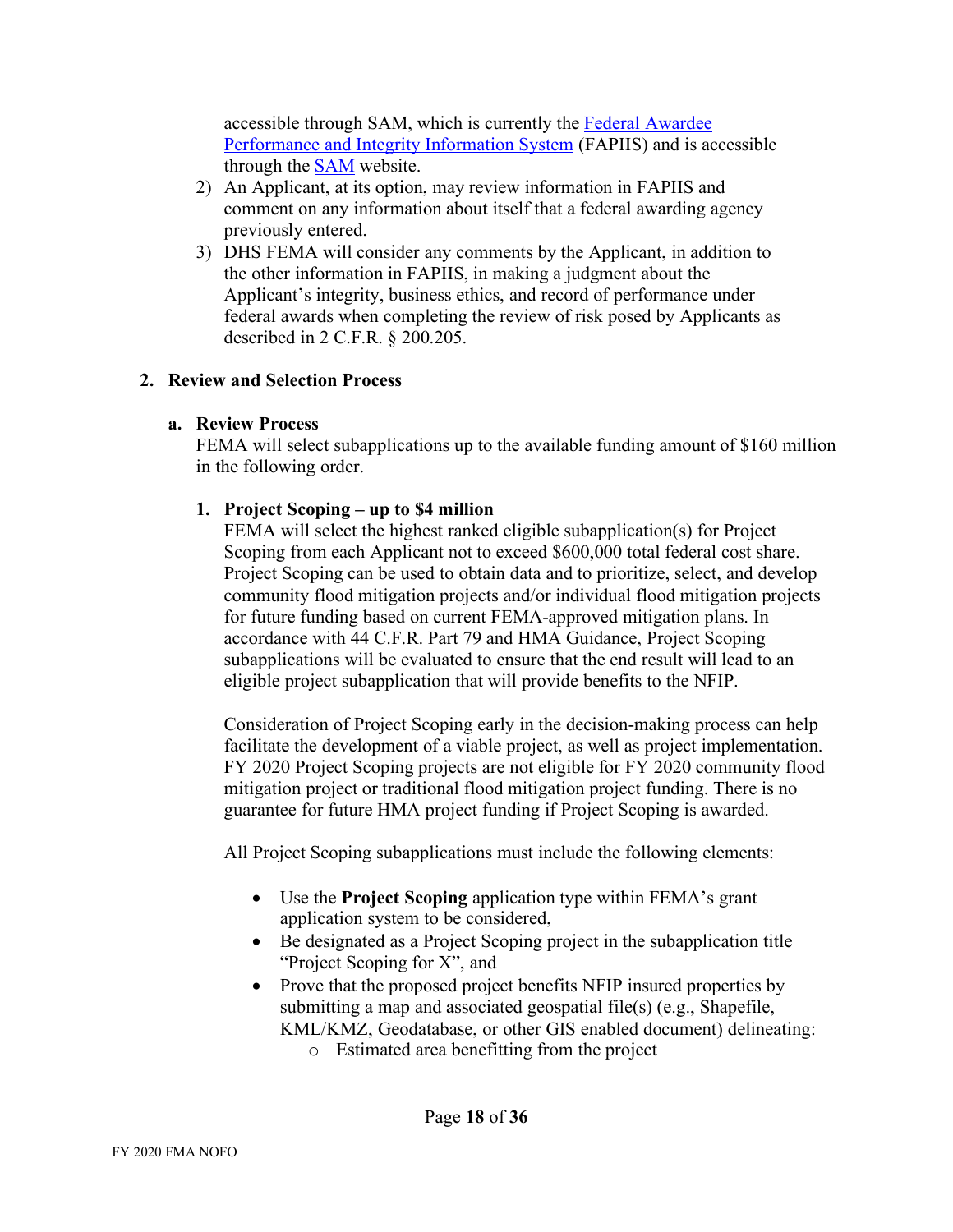Eligible Project Scoping activities must benefit NFIP insured properties. Examples include, but are not limited to:

- Conducting meetings, outreach and coordination with subapplicants and community residents
- Developing or conducting engineering, environmental feasibility and/or benefit-cost analyses
- Undertaking activities that lead to development of project applications
- Evaluating facilities to identify mitigation actions
- Using staff or resources to develop cost share strategies

## **2. Community Flood Mitigation Projects – up to \$70 million**

FEMA will then select the highest scored eligible community flood mitigation project subapplication(s) based on the FEMA scoring criteria (see below). Each subapplication shall not exceed \$30 million federal cost share. In accordance with 44 C.F.R. Part 79 and HMA Guidance, projects will be evaluated to ensure they will provide benefits to the NFIP.

All community flood mitigation project subapplications must include the following elements:

- Use the **Community Flood Control** code/activity type within FEMA's grant application system to be considered,
- Be designated as community flood mitigation project in the subapplication title "Community Flood Mitigation Project", and
- Prove that the proposed project benefits NFIP insured properties by submitting a map and associated geospatial file(s) (e.g., Shapefile,

KML/KMZ, Geodatabase, or other GIS enabled document) delineating:

- o The proposed project footprint boundary,
- o Area benefitting from project, and
- o Active NFIP policies (if data available).

Eligible activities must benefit NFIP insured properties. Examples include, but are not limited to:

- Localized flood control
- Floodwater storage and diversion
- Floodplain and stream restoration
- Stormwater management
- Wetland restoration/creation

Subapplications submitted for either the Project Scoping funding or community flood mitigation project funding will be scored and selected based on the priorities in the following table, as needed: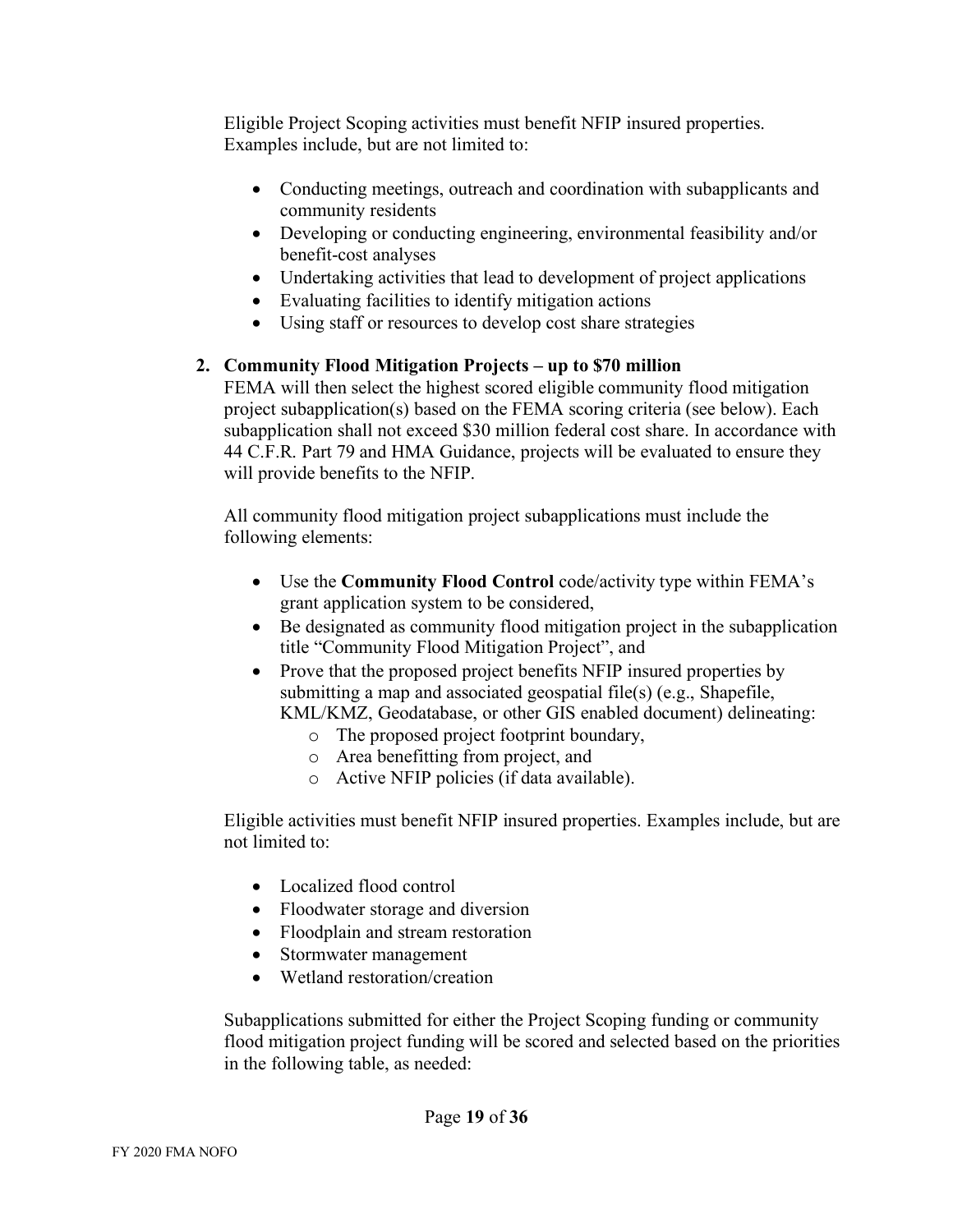| Final Priority Scoring Criteria for Community Flood Mitigation Projects &<br><b>Project Scoping</b> |                                                                                                                                                                                                                                                                                                                                                                                                                                                                                                     |                              |  |
|-----------------------------------------------------------------------------------------------------|-----------------------------------------------------------------------------------------------------------------------------------------------------------------------------------------------------------------------------------------------------------------------------------------------------------------------------------------------------------------------------------------------------------------------------------------------------------------------------------------------------|------------------------------|--|
| <b>Priority</b>                                                                                     | <b>Description</b>                                                                                                                                                                                                                                                                                                                                                                                                                                                                                  | <b>Total Points</b>          |  |
| NFIP Insured<br>Multiple Loss<br>Communities                                                        | Communities with 50 or more Repetitive Loss (RL) or Severe<br>Repetitive Loss (SRL) structures and have received NFIP<br>claims in a county that has received an Individual Assistance<br>declaration for flood in the past 10 years.                                                                                                                                                                                                                                                               | Up to $200$                  |  |
| <b>NFIP Policy</b><br>Holder                                                                        | Points will be assessed for every NFIP policy that is active as<br>of the FMA application start date (Section D, Application and<br>Submission Information, Key Dates and Times) and is verified<br>within the benefitting area of the project.<br>(5 per NFIP Policy).                                                                                                                                                                                                                             | 5 x Each NFIP<br>Policy      |  |
| Severe Repetitive<br>Loss (SRL) and<br>Repetitive Loss<br>(RL) Properties                           | Points will be assessed for SRL or RL structure that is verified<br>within the benefitting area of the project (5 per RL and 10 per<br>SRL property).                                                                                                                                                                                                                                                                                                                                               | 5 x each RL<br>10 x each SRL |  |
| Private-<br>Partnership Cost<br>Share                                                               | Cost share taken on by private organizations/businesses<br>emphasizing community participation, collaboration, and<br>investment. Points will be assigned based on percentage of<br>private cost share invested.                                                                                                                                                                                                                                                                                    | 150                          |  |
| <b>Community Rating</b><br>System (CRS)<br>Participation                                            | The CRS recognizes and encourages community floodplain-<br>management activities that exceed the minimum National<br>Flood Insurance Program standards. Depending on the level of<br>participation, flood insurance premium rates for policyholders<br>can be reduced up to 45%. Highest weight will be assigned to<br>class 1 and descending through lower classes. (Graded Scale: 1<br>$= 100$ , $2 = 90$ , $3 = 80$ , $4 = 70$ , $5 = 60$ , $5 = 50$ , $6 = 40$ , $7 = 30$ , 8<br>$= 20, 9 = 10$ | 10-100                       |  |
| Advance<br>Assistance<br><b>Generated Project</b><br>(Projects Only)                                | Application generated from a previous FEMA HMA Advance<br>Assistance Award.                                                                                                                                                                                                                                                                                                                                                                                                                         | 20                           |  |
| Cooperating<br><b>Technical Partners</b><br>Program (CTP)<br>Participation                          | The CTP is a qualified partnership program in which<br>communities commit to collaborate in maintaining up-to-date<br>flood hazard maps and other flood hazard information. Points<br>will be assigned to CTP participating communities.                                                                                                                                                                                                                                                            | 30                           |  |

In the event of a tie between two or more community flood mitigation subapplications, FEMA will use the highest Benefit-Cost Ratio (BCR) as a tiebreaker for projects.

After meeting the \$70 million available for community flood mitigation or when all eligible community flood mitigation project subapplications have been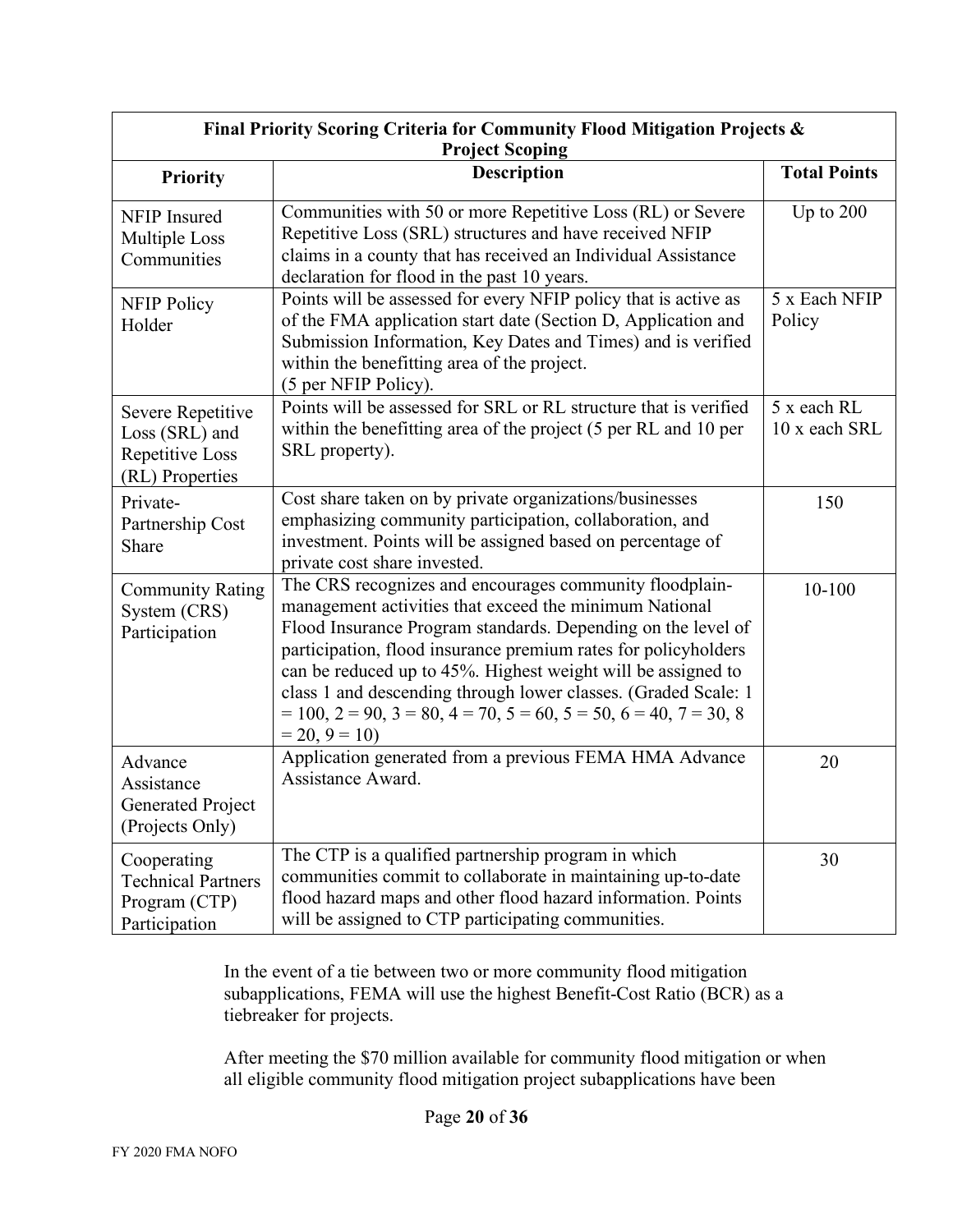selected, FEMA will select eligible subapplications for the remaining funds in the following order:

#### **3. Technical Assistance**

FEMA will select eligible Technical Assistance subapplications up to \$50,000 federal cost share for Recipients to which FEMA obligated an FY 2019 FMA Award of at least \$1 million federal share.

#### **4. Flood Hazard Mitigation Planning**

FEMA will select eligible planning subapplications up to \$100,000 federal cost share per Applicant with a maximum of \$50,000 federal cost share for the flood only portion of state mitigation plan updates and a maximum of \$25,000 federal cost share for the flood only portion of local mitigation plans. FEMA may reduce the federal cost share of any planning subapplication that exceeds the statutory maximums.

## **5. Individual Flood Mitigation Projects**

FEMA will select eligible individual flood mitigation project subapplications on a competitive basis in the following prioritized order:

- a. Projects that will mitigate flood damage to at least 50 percent of structures included in the subapplication that meet the definition in 42 U.S.C. §  $4104c(h)(3)(B)(ii)$  of an SRL property: At least two separate NFIP claim payments have been made with the cumulative amount of such claims exceeding the market value of the insured structure.
- b. Projects that will mitigate flood damage to at least 50 percent of structures included in the subapplication that meet the definition of a RL property: have incurred flood-related damage on two occasions, in which the cost of the repair, on the average, equaled or exceeded 25 percent of the market value of the structure at the time of each such flood event.
- c. Projects that will mitigate flood damage to at least 50 percent of structures included in the subapplication that meet the definition in 42 U.S.C. §  $4104c(h)(3)(B)(i)$  of an SRL property: four or more separate NFIP claims payments have been made with the amount of each claim exceeding \$5,000, and with the cumulative amount of claims payments exceeding \$20,000.

FEMA may rank subapplications higher in each of the above priorities where the average elevation federal cost share is less than \$250,000 for all single dwelling units and the average acquisition federal cost share is less than \$750,000 for all single dwelling units.

**6. FEMA will select remaining eligible subapplications once all above priorities are met based on benefits to the NFIP.** 

Applicants must ensure that accurate NFIP policy numbers and RL numbers are included in all subapplications to be eligible to be selected for the above priorities.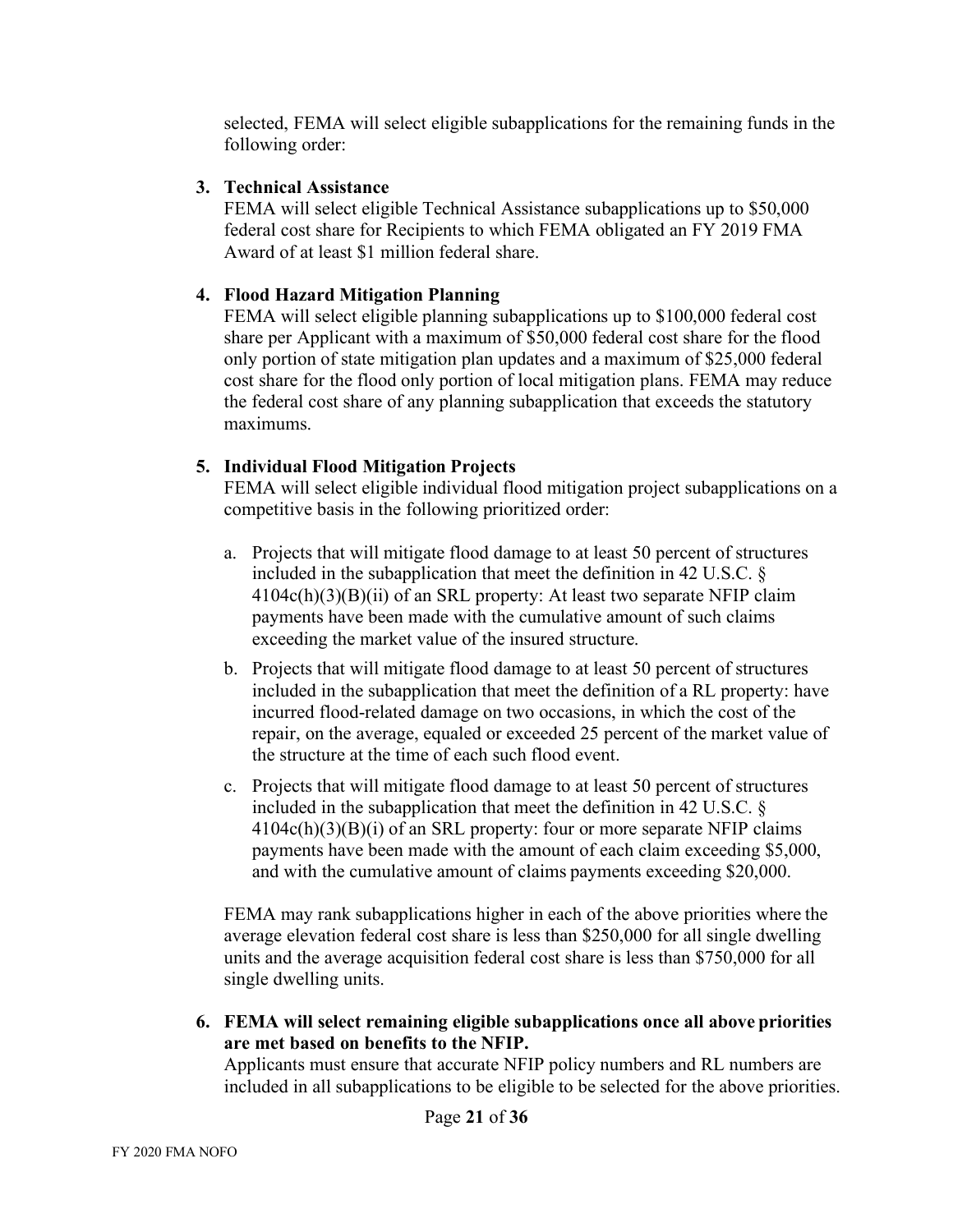For project subapplications in priority categories 5(a) through 5(c) above, FEMA will prioritize projects as follows:

- a. The highest percentage of structures included in the subapplication that meet the definition from 100 to 50 percent;
- b. The largest number of structures included in the subapplication that meet the definition;
- c. The highest percentage of structures included in the subapplication that were determined Substantially Damaged by the community within two (2) years of the Application Submission Deadline and a verification letter is attached to the Application;
- d. The lowest percentage of structures included in the subapplication that are Secondary Dwelling Units pursuant to the active NFIP Policy; and
- e. The projects with the highest FEMA-validated BCR.

FEMA may rank subapplications higher in each of the above priorities where the average elevation federal cost share is less than \$250,000 for all single dwelling units and the average acquisition federal cost share is less than \$750,000 for all single dwelling units.

If a project subapplication includes structures that meet the definition in more than one of the priority categories, then the project will be considered under each of those priority categories, and the structures that meet the definition of each priority category will be counted for that category.

• For example, a project with structures that meet the definition in priority category (a) is not selected for priority (a) because less than 50 percent of the structures included in the subapplication meet that definition. However, the project also contains structures that meet the definition in priority category (b). So the project is considered for priority (b), and the percentage of structures included in the subapplication that meet the definition in priority category (b) is used to determine whether it is selected.

FEMA may select a subapplication out of priority order based on one or more of the following factors:

- Availability of funding
- Duplication of subapplications
- Program priorities and policy factors
- Other pertinent information

# **b. Selection Status**

After the review has been completed as described in Section E, Application Review Information, FEMA will designate the selected planning, project, Project Scoping, and Technical Assistance subapplications as one of the following three statuses: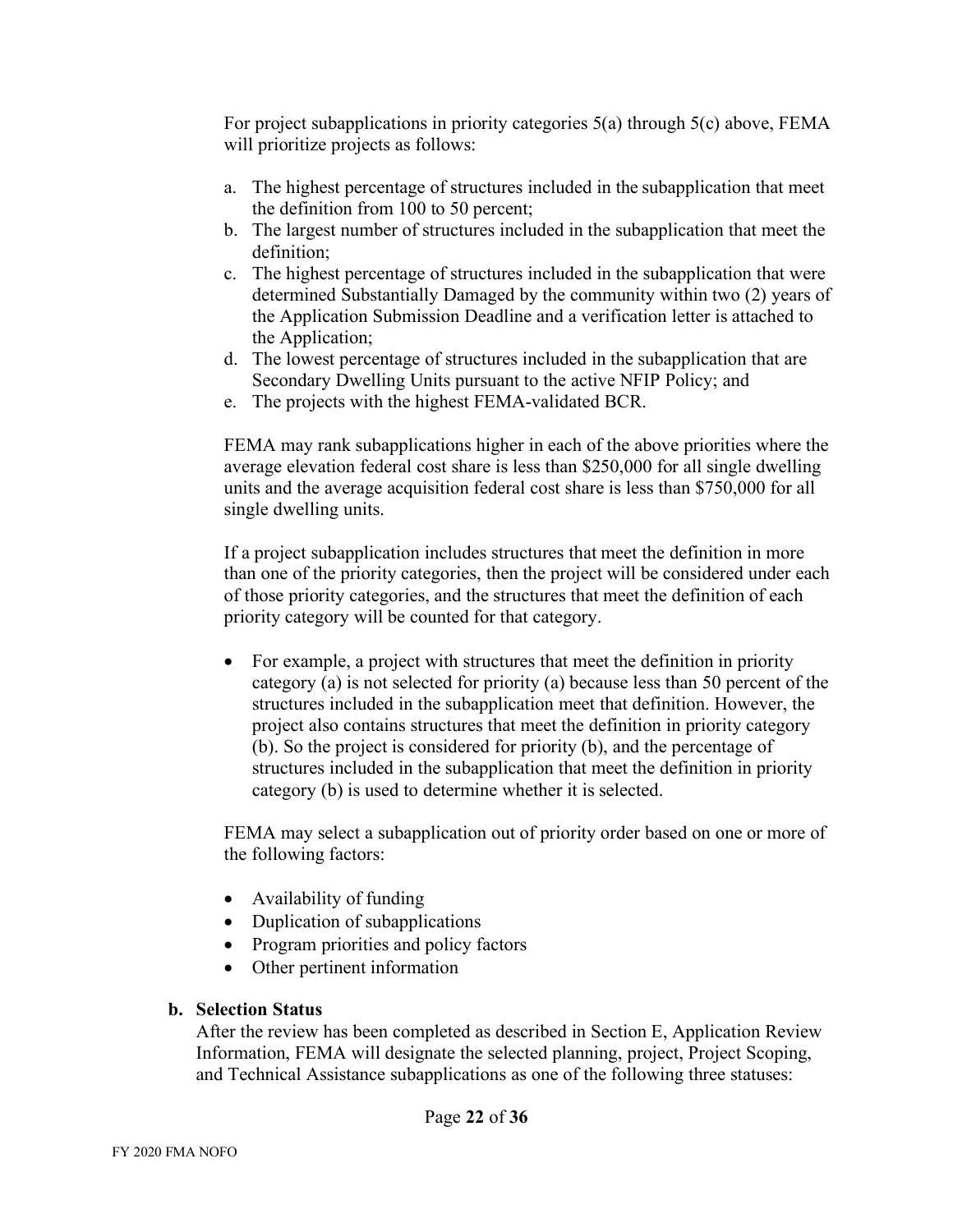- **1. Identified for Further Review (IFFR)** Applicants with planning, project, Project Scoping and/or Technical Assistance subapplication(s) that are Identified for Further Review that submitted a management costs subapplication in their FMA grant Application (see Section D, Application and Submission Information, Content and Form of Application Submission) are eligible to receive Applicant management costs not to exceed 10 percent of the selected planning and project subapplications.
- **2. Not Selected** This means the subapplication is eligible but was not selected due to a lack of available funding under the applicable subtotals.
- **3. Does Not Meet HMA Requirements** This means the subapplication does not satisfy the eligibility and completeness requirements.

## **c. Request for Reconsideration**

At its discretion, and at the request of the Applicant or subapplicant (through the Applicant), FEMA may reconsider a decision regarding a planning, project, or Technical Assistance subapplication that is Not Selected or Does Not Meet HMA Requirements only where there is an indication of substantive technical or procedural error that may have influenced FEMA's decision. There will be no reconsideration regarding the amount of planning subapplications, Applicant management costs, or Technical Assistance costs. Applicants must send requests for reconsideration based on technical or procedural error to their FEMA Regional Office within 60 days of the posting of subapplication status. Subapplicants should contact their Applicant agency regarding reconsideration requests, so that the Applicant may submit it to FEMA on their behalf. Contact information for each SHMO is provided at [https://www.fema.gov/state-hazard-mitigation-officers.](https://www.fema.gov/state-hazard-mitigation-officers)

The FEMA Regional Office will review reconsideration requests received from Applicants and submit the Regional recommendation to FEMA Headquarters. FEMA Headquarters will make a final determination to overturn or uphold the original decision and send the response to the Applicant.

Prior to making an Award, FEMA will evaluate Applicants to determine the level of risk when there is a history of failure to comply with general or specific terms and conditions of a federal Award or failure to meet the expected performance goals. If FEMA determines that a federal Award will be made, special conditions that correspond to the degree of risk assessed may be applied to the Award, as specified in Part VI, B, Risk Assessment Prior to FMA Award, of the HMA Guidance, available on the FEMA website at [https://www.fema.gov/media](https://www.fema.gov/media-library/assets/documents/103279.)[library/assets/documents/103279.](https://www.fema.gov/media-library/assets/documents/103279.)

# **F. Federal Award Administration Information**

#### **1. Notice of Award**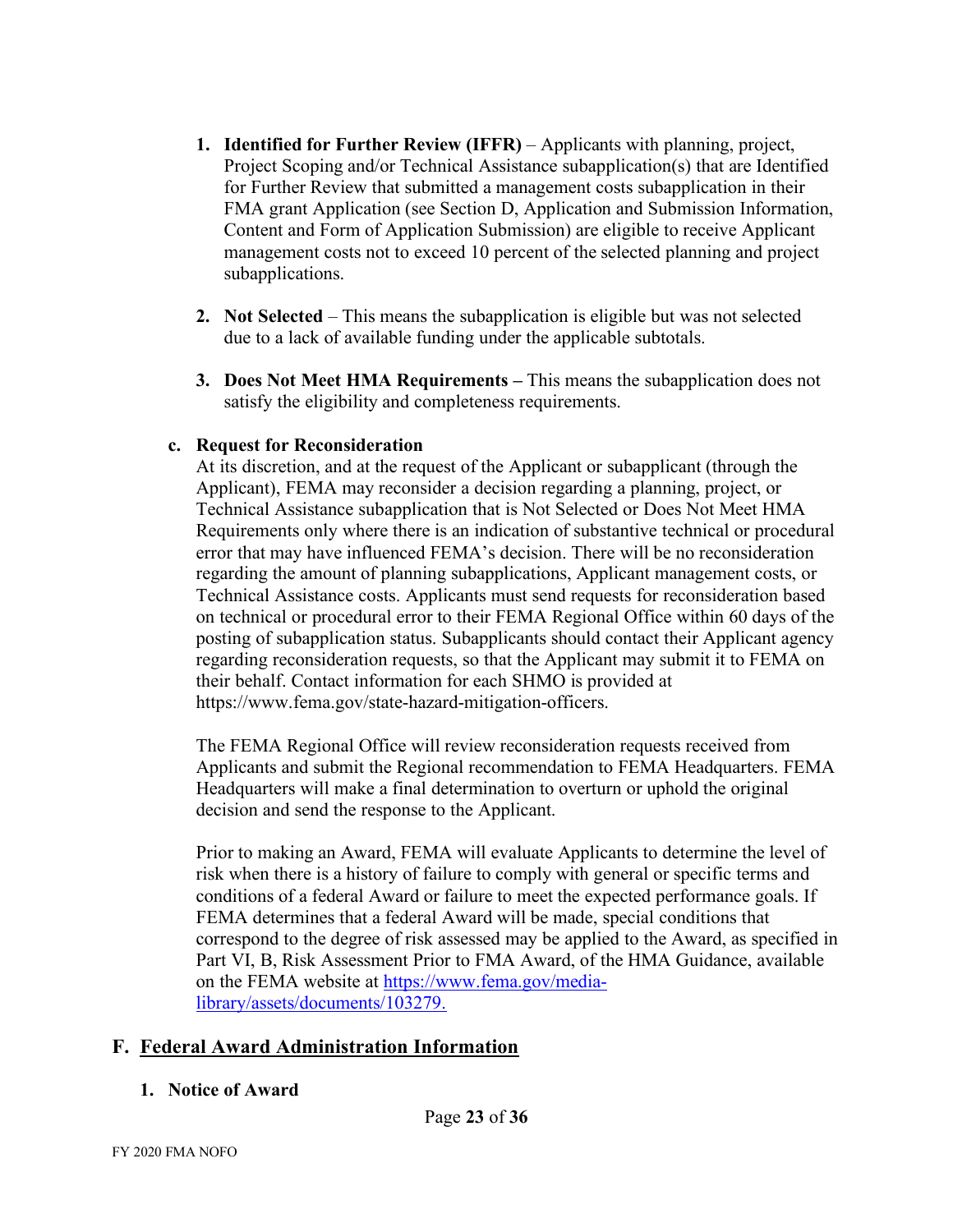Before accepting the Award, the AOR and Recipient should carefully read the Award package. The Award package includes instructions on administering the grant Award and the terms and conditions associated with responsibilities under federal Awards. Award package must be accepted within 30 days of receipt. **Recipients must accept all conditions in this NOFO as well as any special terms and conditions in the Notice of Award to receive an Award under this program.**

FEMA will provide the federal Award package to the Applicant electronically via FEMA's grant application system. Award packages include an Award letter, Obligating Document for Awards/Amendments, and Articles of Agreement, including EHP review and/or other conditions. An email notification of the Award package will be sent through FEMA's grant application system to the Applicant POC(s) designated in the FMA grant application. See 2 C.F.R. § 200.210, Information contained in a federal Award at [http://www.gpo.gov/fdsys/granule/CFR-2014-title2-vol1/CFR-2014-title2-vol1-sec200-](http://www.gpo.gov/fdsys/granule/CFR-2014-title2-vol1/CFR-2014-title2-vol1-sec200-210) [210.](http://www.gpo.gov/fdsys/granule/CFR-2014-title2-vol1/CFR-2014-title2-vol1-sec200-210)

When FEMA obligates funds for a grant to an Applicant, the Applicant and subapplicant are denoted as Recipient and subrecipient, respectively. The Recipient and subrecipient agree to abide by the grant Award terms and conditions as set forth in the Articles of Agreement provided in the Award package. Recipients must accept all conditions in this NOFO as well as any Special Terms and Conditions. For detailed information, see Part VI, A, Notice of Award, of the HMA Guidance, available on the FEMA website at [https://www.fema.gov/media-library/assets/documents/103279.](https://www.fema.gov/media-library/assets/documents/103279)

FEMA or the Department of Homeland Security may initiate a formal evaluation of programs, projects or activities supported by this grant. By accepting grant funds, Recipients agree to participate in the evaluation, which may include analysis of individuals who benefit from the grant (such as property owners), and providing access to program operating personnel and participants, as specified by the evaluator(s) including after the period of performance.

# **2. Administrative and National Policy Requirements**

All successful Applicants for DHS grant and cooperative agreements are required to comply with DHS Standard Terms and Conditions, which are available online at: [DHS](http://www.dhs.gov/publication/fy15-dhs-standard-terms-and-conditions)  [Standard Terms and Conditions.](http://www.dhs.gov/publication/fy15-dhs-standard-terms-and-conditions)

The applicable DHS Standard Terms and Conditions will be those in effect at the time the Award was made. Terms and conditions for each Award will be clearly stated in the Award package at the time of Award.

#### Construction Project Requirements

Acceptance of federal funding requires FEMA, the Recipient, and any subrecipients to comply with all federal, state, and local laws prior to the start of any construction activity. Failure to obtain all appropriate federal, state, and local environmental permits and clearances may jeopardize federal funding. Also: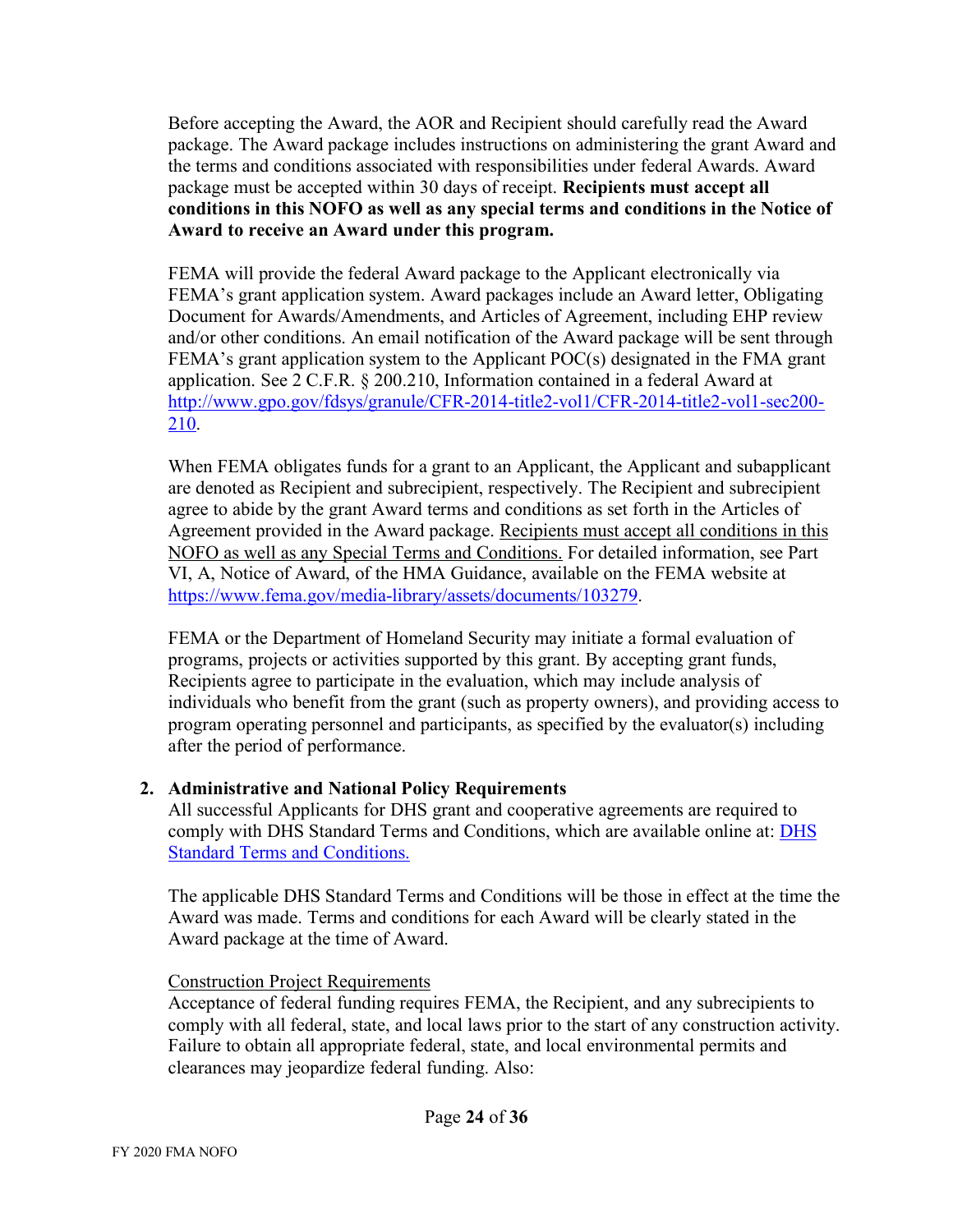- Any change to the approved scope of work will require re-evaluation by FEMA for Recipient and subrecipient compliance with the NEPA and other laws and Executive Orders.
- If ground-disturbing activities occur during construction, the Recipient and any subrecipients must ensure monitoring of ground disturbance, and if any potential archaeological resources are discovered, the subrecipient will immediately cease construction in that area and notify the Recipient and FEMA.
- All mitigation projects must be in in conformance with flood insurance requirements. This means that if the project is located in a Special Flood Hazard Area (SFHA): (a) the project must be in a jurisdiction participating in the National Flood Insurance Program (NFIP); and (b) the property owner(s) must obtain and maintain flood insurance for the life of the structure, regardless of transfer of ownership, in an amount at least equal to the project cost or to the maximum limit of coverage made available with respect to the mitigated property, whichever is less.

#### Environmental Planning and Historic Preservation (EHP) Compliance

Applicants and subapplicants proposing projects that have the potential to affect the environment, including but not limited to modification or renovation of existing buildings, structures and facilities, or new construction, including replacement of facilities, must participate in the FEMA EHP review process. See FEMA Directive 108- 1: *Environmental Planning and Historic Preservation Responsibilities and Program Requirements* (October 10, 2018); FEMA Instruction 108-1-1: *Instruction on Implementation of the Environmental Planning and Historic Preservation Responsibilities and Program Requirements* (October 10, 2018)*,* accessible at <https://www.fema.gov/media-library/assets/documents/118323>*.*

The EHP review process involves the submission of a detailed project description that explains the goals and objectives of the proposed project along with supporting documentation so that FEMA may determine whether the proposed project has the potential to adversely affect environmental resources and/or historic properties. EHP Job Aids and Supplements are available on the FEMA website at [https://www.fema.gov/media-library/assets/documents/102051.](https://www.fema.gov/media-library/assets/documents/102051)

#### **3. Reporting**

Recipients are required to submit quarterly financial and performance reports to FEMA as a condition of their Award acceptance throughout the period of performance, even for periods where no grant Award activity occurs. Future Awards and fund drawdowns may be withheld if these reports are delinquent, demonstrate a lack of progress, or are insufficient in detail.

The following reporting periods and due dates apply: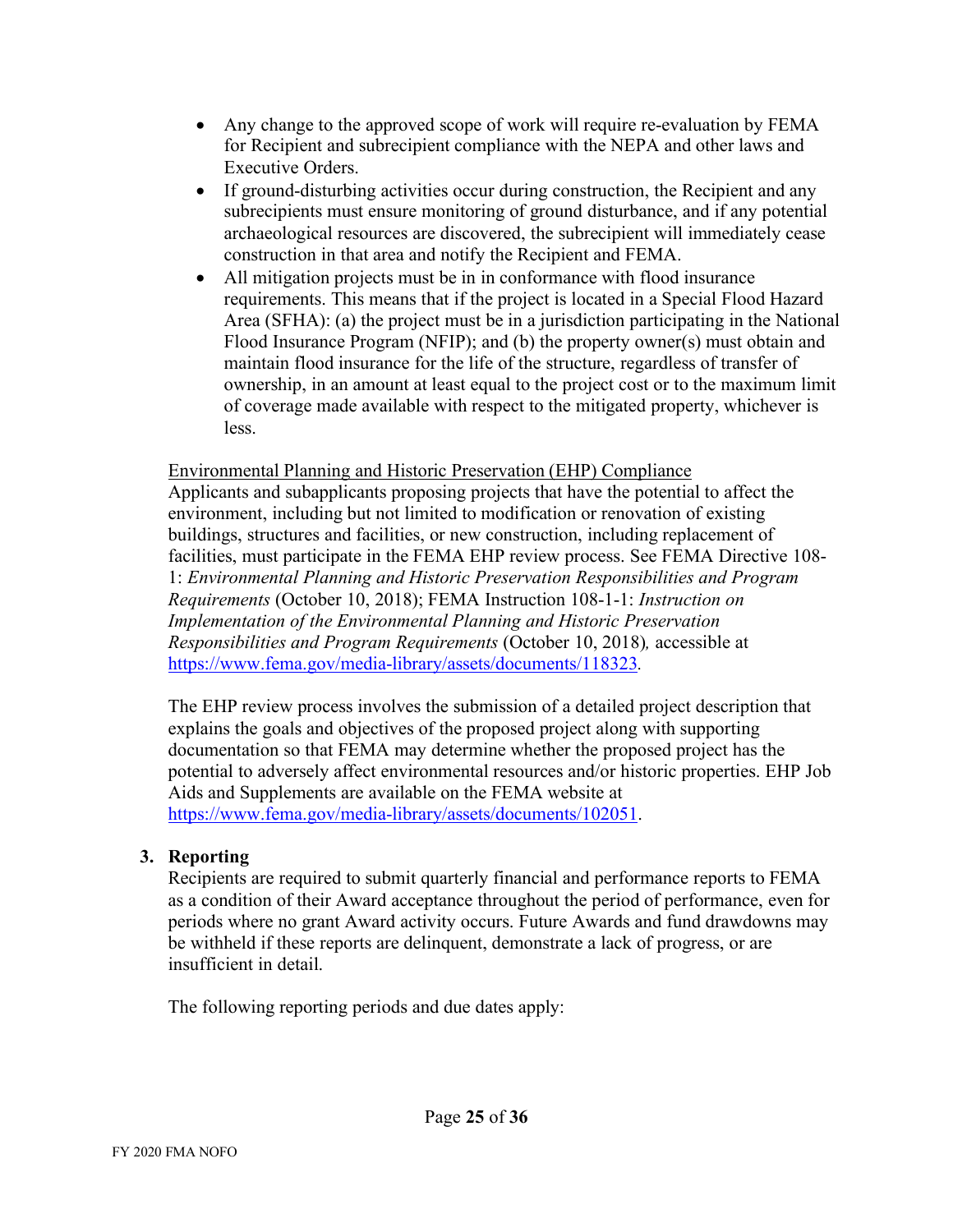| <b>Reporting Period</b> | <b>Report Due Date</b> |
|-------------------------|------------------------|
| October 1 – December 31 | January 30             |
| January 1 – March 31    | April 30               |
| April $1 -$ June 30     | July 30                |
| July $1$ – September 30 | October 30             |

#### **a. Federal Financial Reporting Requirements**

The Federal Financial Report (FFR) form is available online at: SF-425 *[OMB #4040-0014](https://www.grants.gov/web/grants/forms/post-award-reporting-forms.html#sortby=1)*

Recipients must report obligations and expenditures on a quarterly basis through the FFR to DHS/FEMA. Recipients must file the FFR electronically using FEMA GO. Recipients must submit an FFR quarterly throughout the period of performance, including partial calendar quarters, as well as for periods where no grant Award activity occurs. FEMA may withhold future Awards and fund drawdowns if these reports are delinquent, demonstrate lack of progress, or are insufficient in detail.

#### **b. Programmatic Performance Reporting Requirements**

In addition to the FFR reports, Recipients must report on the progress of the grant on a quarterly basis to DHS/FEMA using the Quarterly Performance Report in FEMA's grant application system. The Quarterly Performance Reports must be submitted electronically in FEMA's grant application system throughout the period of performance, even for periods where no grant Award activity occurs. Reports are due within 30 days from the end of the first federal quarter following the initial grant Award and within 30 days after every subsequent quarter until the grant ends.

#### **c. Closeout Reporting Requirements**

Within 90 days after the end of the period of performance, or after an amendment has been issued to close out a grant, Recipients must submit the following:

- 1) The final request for payment, if applicable;
- 2) The final FFR (SF-425);
- 3) The final progress report detailing all accomplishments;
- 4) A qualitative narrative summary of the impact of those accomplishments throughout the period of performance; and
- 5) Other documents required by this NOFO, terms and conditions of the Award, or other DHS FEMA guidance.

If applicable, an inventory of all construction projects that used funds from this program must be reported with the final progress report.

After these reports have been reviewed and approved by DHS FEMA, a closeout notice will be completed to close out the grant. The notice will indicate the period of performance as closed, list any remaining funds that will be deobligated, and address the requirement of maintaining the grant records for three years from the date of the final FFR, unless a longer period applies, such as due to an audit or litigation, for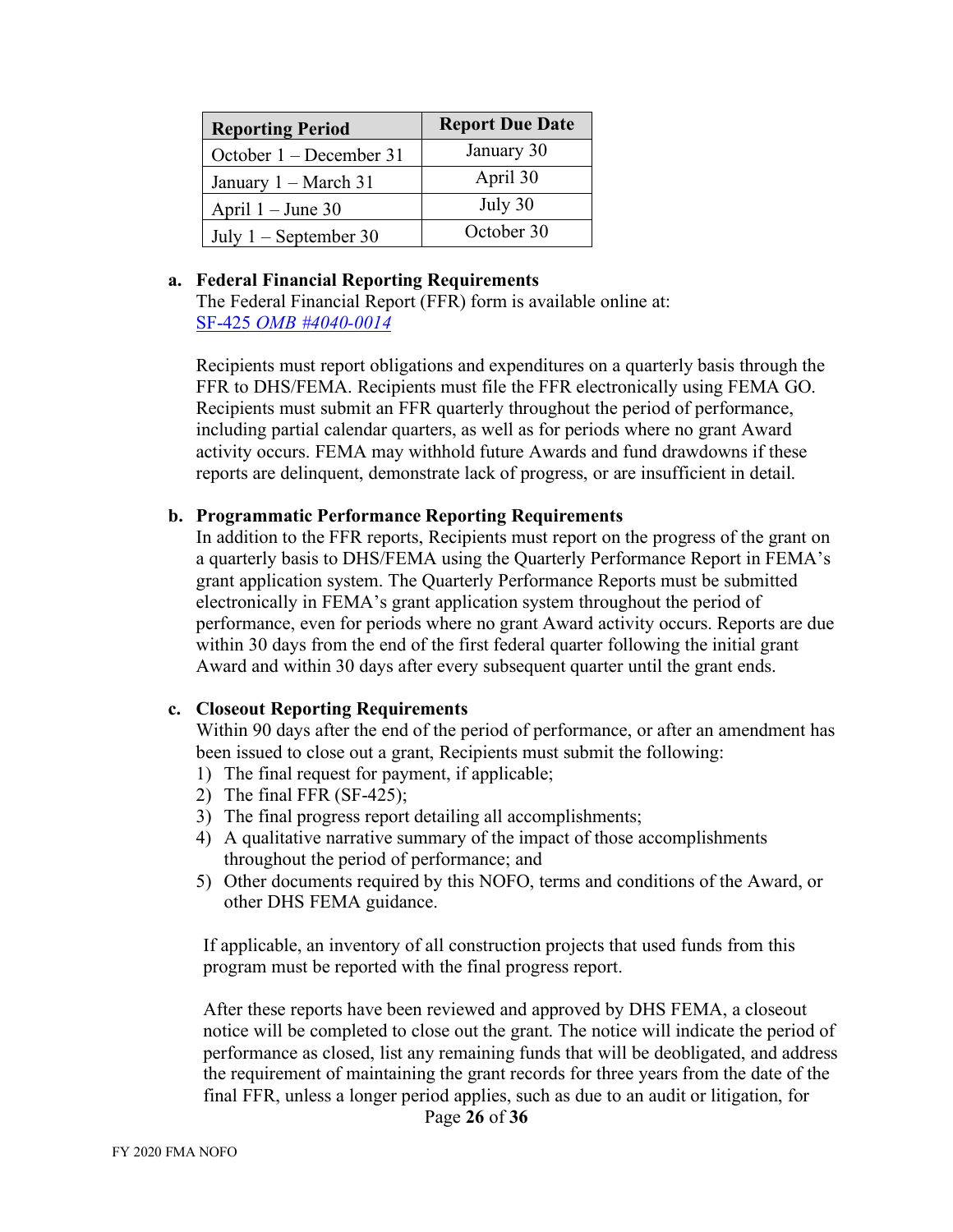equipment or real property used beyond the period of performance, or due to other circumstances outlined in 2 C.F.R. § 200.333.

In addition, any Recipient that issues subawards to any subrecipient is responsible for closing out those subawards as described in 2 C.F.R. § 200.343. Recipients acting as pass-through entities must ensure that they complete the closeout of their subawards in time to submit all necessary documentation and information to DHS FEMA during the closeout of their prime grant Award.

The Recipient is responsible for returning any funds that have been drawn down but remain as unliquidated on Recipient financial records.

## **d. Disclosing Information per 2 C.F.R. § 180.335**

This reporting requirement pertains to disclosing information related to government-wide suspension and debarment requirements. Before a Recipient enters into a grant Award with DHS FEMA the Recipient must notify DHS FEMA if it knows if it or any of the Recipient's principals under the Award fall under one or more of the four criteria listed at 2 C.F.R. § 180.335:

- 1) Are presently excluded or disqualified;
- 2) Have been convicted within the preceding three years of any of the offenses listed in 2 C.F.R. § 180.800(a) or had a civil judgment rendered against it or any of the Recipient's principals for one of those offenses within that time period;
- 3) Are presently indicted for or otherwise criminally or civilly charged by a governmental entity (federal, state or local) with commission of any of the offenses listed in 2 C.F.R. § 180.800(a); or
- 4) Have had one or more public transactions (federal, state, or local) terminated within the preceding three years for cause or default.

At any time after accepting the Award, if the Recipient learns that it or any of its principals falls under one or more of the criteria listed at 2 C.F.R. § 180.335, the Recipient must provide immediate written notice to DHS FEMA in accordance with 2 C.F.R. § 180.350.

#### **e. Reporting of Matters Related to Recipient Integrity and Performance**

Per 2 C.F.R. Part 200, Appendix I  $\S$  F.3, the additional post-award reporting requirements in 2 C.F.R. Part 200, Appendix XII may apply to Applicants who, if upon becoming Recipients, have a total value of currently active grants, cooperative agreements, and procurement contracts from all federal awarding agencies that exceeds \$10,000,000 for any period of time during the period of performance of an Award under this funding opportunity. Recipients that meet these criteria must maintain current information reported in FAPIIS about civil, criminal, or administrative proceedings described in paragraph 2 of Appendix XII at the reporting frequency described in paragraph 4 of Appendix XII.

# **4. Monitoring**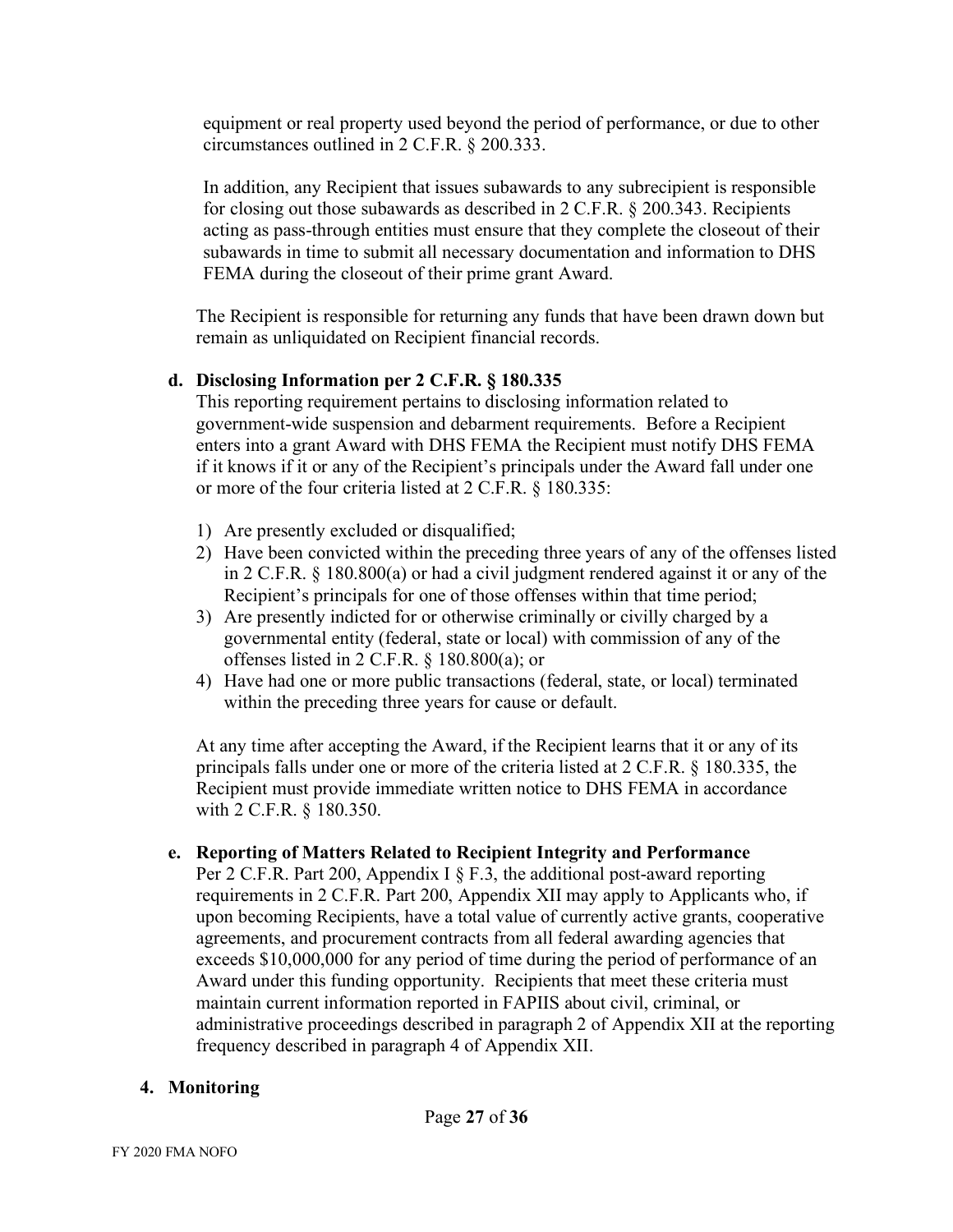Per 2 C.F.R. § 200.336, DHS FEMA, through its authorized representatives, has the right, at all reasonable times, to make site visits to review project accomplishments and management control systems to review project accomplishments and to provide any required technical assistance. During site visits, DHS FEMA will review grant Recipients' files related to the grant Award. As part of any monitoring and program evaluation activities, grant Recipients must permit DHS FEMA upon reasonable notice, to review grant-related records and to interview the organization's staff and contractors regarding the program. Recipients must respond in a timely and accurate manner to DHS FEMA requests for information relating to the grant program**.** 

# **G. DHS Awarding Agency Contact Information**

## **1. Contact and Resource Information**

Program/Financial and Administrative Questions

General questions about the FMA program can be directed to the appropriate FEMA Regional Office or SHMO. Contact information for FEMA Regional Offices is provided at [https://www.fema.gov/about-agency.](https://www.fema.gov/about-agency) Contact information for the SHMOs is provided at [https://www.fema.gov/state-hazard-mitigation-officers.](https://www.fema.gov/state-hazard-mitigation-officers)

The HMA Helpline is available by telephone 1-866-222-3580 or email [HMAGrantsHelpline@fema.dhs.gov.](mailto:HMAGrantsHelpline@fema.dhs.gov)

For questions about cost-effectiveness and FEMA's BCA software, contact the BC Helpline by telephone 1-855-540-6744 or email [BCHelpline@fema.dhs.gov.](mailto:BCHelpline@fema.dhs.gov)

The Feasibility and Effectiveness Helpline is available for guidance on FEMA Building Science publications by email [FEMA-BuildingScienceHelp@fema.dhs.gov.](mailto:FEMA-BuildingScienceHelp@fema.dhs.gov)

A Helpline for guidance on FEMA Safe Room publications is available by email [Saferoom@fema.dhs.gov.](mailto:Saferoom@fema.dhs.gov)

For questions about NEPA or EHP requirements, the EHP Helpline is available by telephone  $1-866-222-3580$  or email ehhelpline  $@f$  fema.dhs.gov.

Resources and job aids intended to help prepare Applications and subapplications are available on FEMA's Hazard Mitigation Assistance webpage at [https://www.fema.gov/application-development-1.](https://www.fema.gov/application-development-1)

FEMA publications that specify the documentation and information necessary for FEMA to review project subapplications for feasibility and effectiveness, cost-effectiveness, and potential impacts on environmental and cultural resources are available on the FEMA website at [https://www.fema.gov/hazard-mitigation-assistance-publications.](https://www.fema.gov/hazard-mitigation-assistance-publications)

#### **2. Systems Information**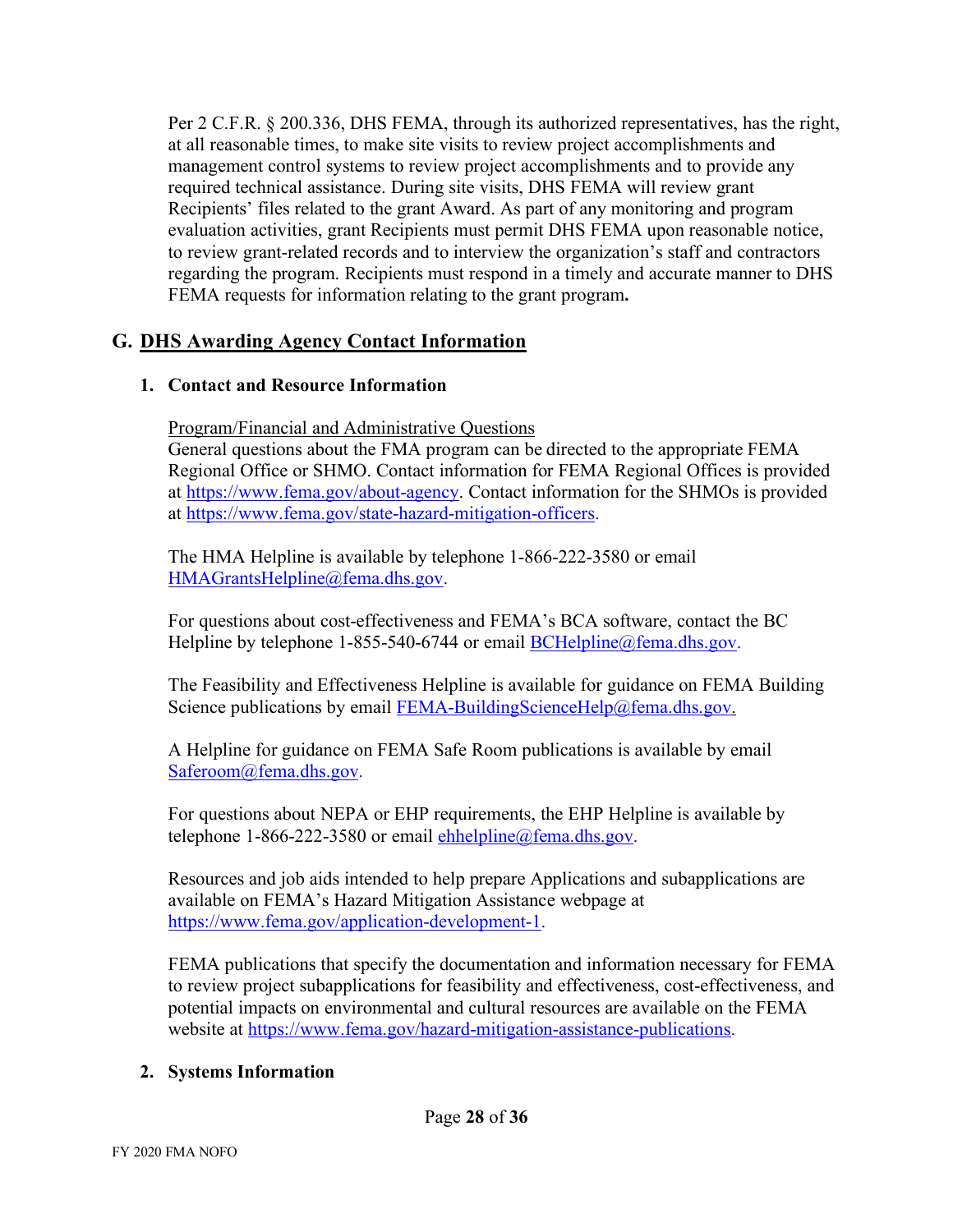Information, training, and resources on FEMA's grant outcomes system for Applicant and subapplicant users are available at [https://go.fema.gov.](https://go.fema.gov/)

#### **H. Additional Information**

#### **1. Procurement Integrity**

Through audits conducted by the DHS Office of Inspector General (OIG) and FEMA grant monitoring, findings have shown that some FEMA Recipients have not fully adhered to proper procurement requirements when spending grant funds. Anything less than full compliance with federal procurement requirements jeopardizes the integrity of the grant as well as the grant program.

The below highlights the Federal procurement requirements for FEMA Recipients when procuring goods and services with federal grant funds. FEMA will include a review of Recipients' procurement practices as part of the normal monitoring activities**. All procurement activity must be conducted in accordance with Federal Procurement Standards at 2 C.F.R. §§ 200.317 – 200.326.** Select requirements under these standards are listed below. The Recipient and any of its subrecipients must comply with all requirements, even if they are not listed below.

Under 2 C.F.R. § 200.317, when procuring property and services under a federal Award, states must follow the same policies and procedures they use for procurements from their non-federal funds; additionally, states must follow 2 C.F.R. § 200.322 regarding procurement of recovered materials, and 2 C.F.R. § 200.326 regarding required contract provisions.

**All other non-federal entities, including tribal governments**, must use their own documented procurement procedures that reflect applicable SLTT laws and regulations, provided that the procurements conform to applicable federal law and the standards identified in 2 C.F.R. Part 200. These standards include, but are not limited to, providing for full and open competition consistent with the standards of 2 C.F.R. § 200.319.

#### **a. Competition and Conflicts of Interest**

Among the requirements of 2 C.F.R. § 200.319(a) applicable to all non-federal entities other than states, in order to ensure objective contractor performance and eliminate unfair competitive advantage, contractors that develop or draft specifications, requirements, statements of work, or invitations for bids or requests for proposals must be excluded from competing for such procurements. FEMA considers these actions to be an organizational conflict of interest and interprets this restriction as applying to contractors that help a non-federal entity develop its grant application, project plans, or project budget. This prohibition also applies to the use of former employees to manage the grant or carry out a contract when those former employees worked on such activities while they were employees of the non-federal entity.

Under this prohibition, unless the non-federal entity solicits for and awards a contract covering both development and execution of specifications (or similar elements as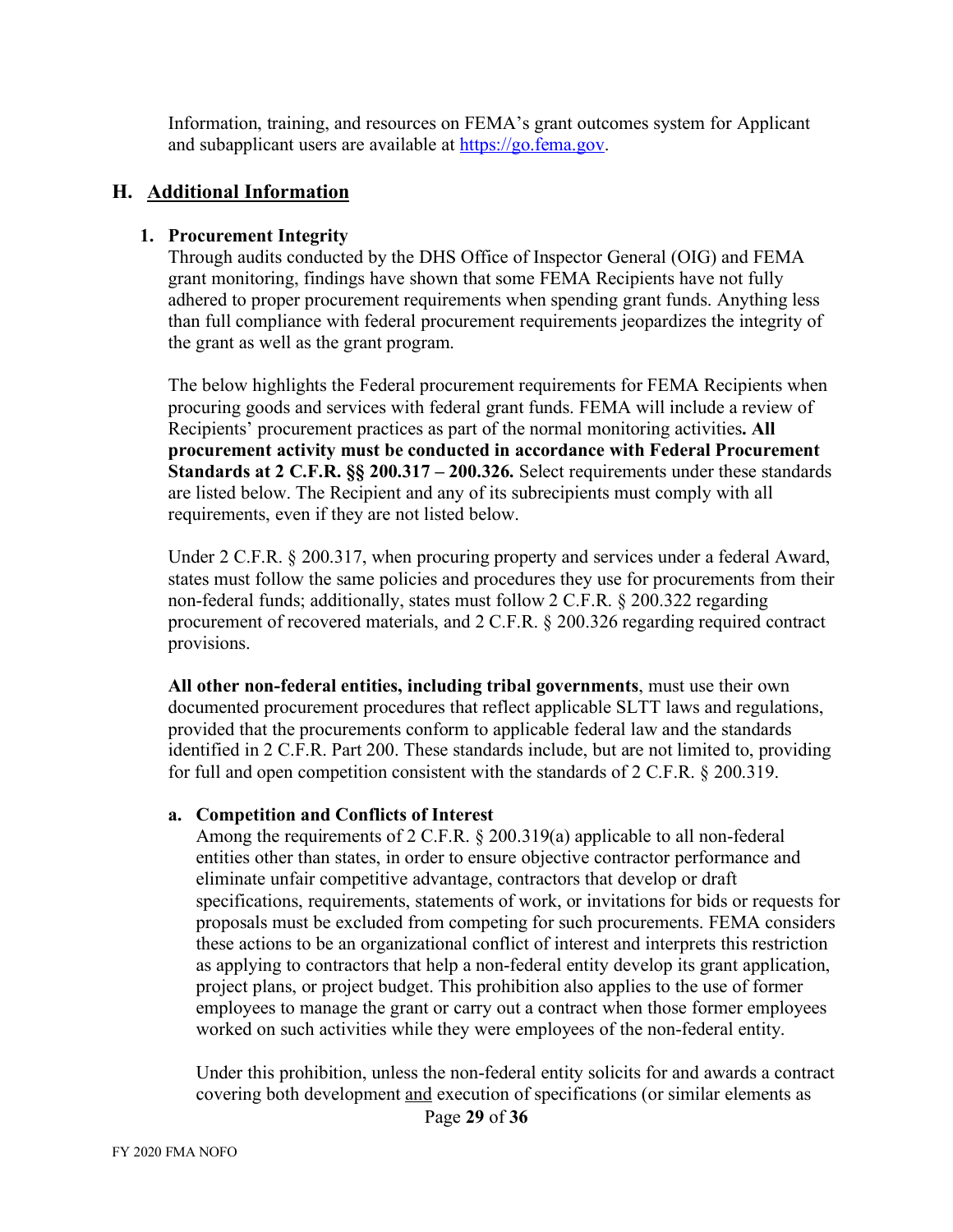described above), and this contract was procured in compliance with 2 C.F.R. §§ 200.317 – 200.326, federal funds cannot be used to pay a contractor to carry out the work if that contractor also worked on the development of those specifications. This rule applies to all contracts funded with federal grant funds, including pre-award costs, such as grant writer fees, as well as post-award costs, such as grant management fees.

Additionally, some of the situations considered to be restrictive of competition include, but are not limited to:

- Placing unreasonable requirements on firms in order for them to qualify to do business;
- Requiring unnecessary experience and excessive bonding;
- Noncompetitive pricing practices between firms or between affiliated companies;
- Noncompetitive contracts to consultants that are on retainer contracts;
- Organizational conflicts of interest;
- Specifying only a "brand name" product instead of allowing "an equal" product to be offered and describing the performance or other relevant requirements of the procurement; and
- Any arbitrary action in the procurement process.

Per 2 C.F.R. § 200.319(b), non-federal entities other than states must conduct procurements in a manner that prohibits the use of statutorily or administratively imposed SLTT geographical preferences in the evaluation of bids or proposals, except in those cases where applicable federal statutes expressly mandate or encourage geographic preference. Nothing in this section preempts state licensing laws. When contracting for architectural and engineering services, geographic location may be a selection criterion provided its application leaves an appropriate number of qualified firms, given the nature and size of the project, to compete for the contract.

Under 2 C.F.R.  $\S 200.318(c)(1)$ , non-federal entities other than states are required to maintain written standards of conduct covering conflicts of interest and governing the actions of their employees engaged in the selection, award, and administration of contracts. **No employee, officer, or agent may participate in the selection, award, or administration of a contract supported by a federal award if he or she has a real or apparent conflict of interest.** Such conflicts of interest would arise when the employee, officer or agent, any member of his or her immediate family, his or her partner, or an organization which employs or is about to employ any of the parties indicated herein, has a financial or other interest in or a tangible personal benefit from a firm considered for a contract.

The officers, employees, and agents of the non-federal entity may neither solicit nor accept gratuities, favors, or anything of monetary value from contractors or parties to subcontracts. However, non-federal entities may set standards for situations in which the financial interest is not substantial, or the gift is an unsolicited item of nominal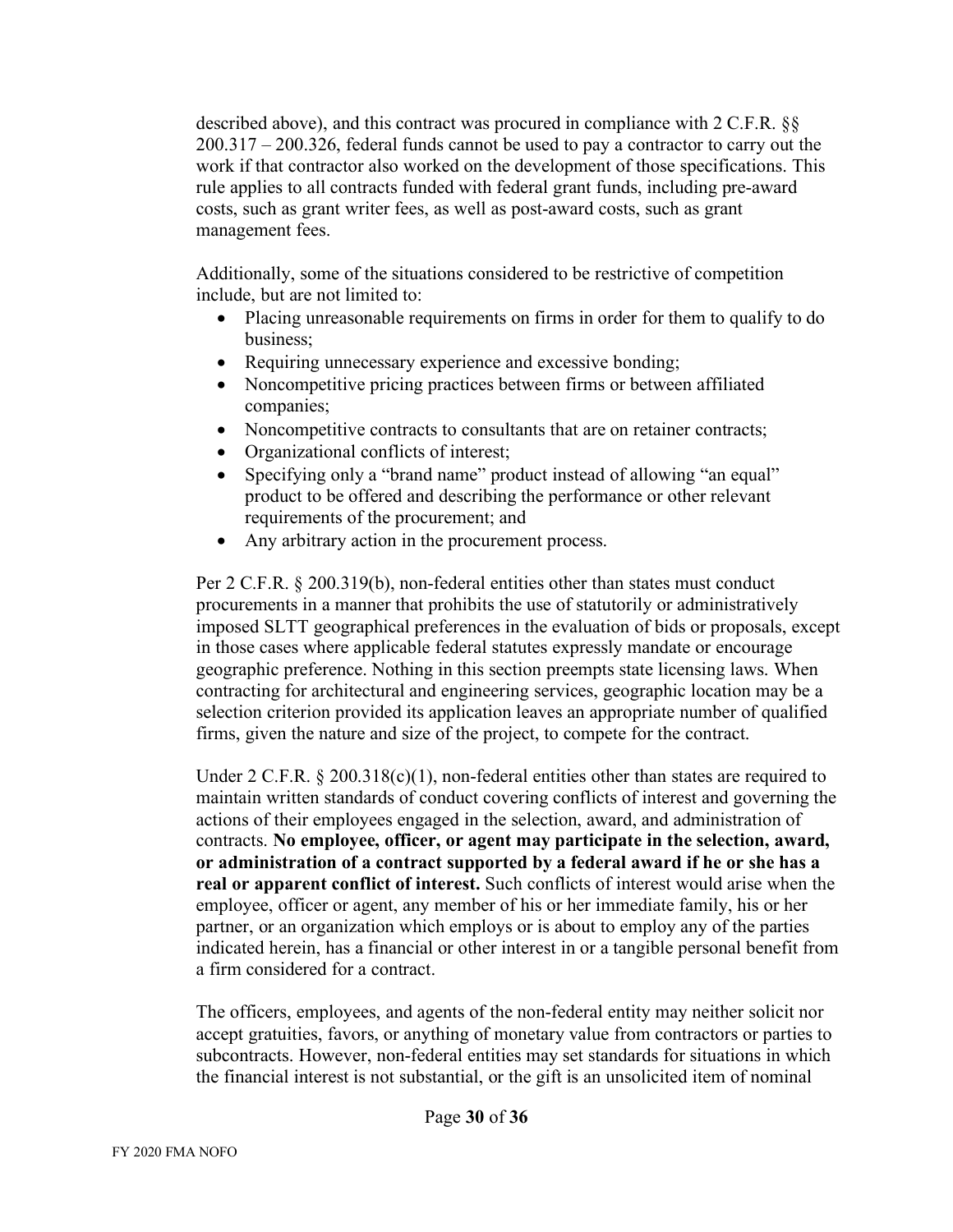value. The standards of conduct must provide for disciplinary actions to be applied for violations of such standards by officers, employees, or agents of the non-federal entity. If the recipient or subrecipient (other than states) has a parent, affiliate, or subsidiary organization that is not a state, local government, territory, or Indian tribe, the non-federal entity must also maintain written standards of conduct covering organizational conflicts of interest. In this context, organizational conflict of interest means that because of a relationship with a parent company, affiliate, or subsidiary organization, the non-federal entity is unable or appears to be unable to be impartial in conducting a procurement action involving a related organization. The non-federal entity must disclose in writing any potential conflicts of interest to FEMA or the passthrough entity in accordance with applicable FEMA policy.

#### **b. Supply Schedules and Purchasing Programs**

Generally, a non-federal entity may seek to procure goods or services from a federal supply schedule, state supply schedule, or group purchasing agreement.

#### i. **General Services Administration Schedules**

States, tribes, and local governments, and any instrumentality thereof (such as local education agencies or institutions of higher education) may procure goods and services from a General Services Administration (GSA) schedule. GSA offers multiple efficient and effective procurement programs for state, tribal, and local governments, and instrumentalities thereof, to purchase products and services directly from pre-vetted contractors. The GSA Schedules (also referred to as the Multiple Award Schedules and the Federal Supply Schedules) are long-term government-wide contracts with commercial firms that provide access to millions of commercial products and services at volume discount pricing.

Information about GSA programs for states, tribes, and local governments, and instrumentalities thereof, can be found at [https://www.gsa.gov/resources](https://www.gsa.gov/resources-for/programs-for-State-and-local-governments)[for/programs-for-State-and-local-governments](https://www.gsa.gov/resources-for/programs-for-State-and-local-governments) and [https://www.gsa.gov/buying](https://www.gsa.gov/buying-selling/purchasing-programs/gsa-schedules/schedule-buyers/state-and-local-governments)[selling/purchasing-programs/gsa-schedules/schedule-buyers/state-and-local](https://www.gsa.gov/buying-selling/purchasing-programs/gsa-schedules/schedule-buyers/state-and-local-governments)[governments.](https://www.gsa.gov/buying-selling/purchasing-programs/gsa-schedules/schedule-buyers/state-and-local-governments)

For tribes, local governments, and their instrumentalities that purchase off of a GSA schedule, this will satisfy the federal requirements for full and open competition provided that the recipient follows the GSA ordering procedures; however, tribes, local governments, and their instrumentalities will still need to follow the other rules under  $2 \text{ C.F.R. }$  §§  $200.317 - 200.326$ , such as contract cost and price (§ 200.323) and solicitation of minority, women-owned, or small businesses (§ 200.321).

#### ii. **Other Supply Schedules and Programs**

For non-federal entities other than states, such as tribes, that want to procure goods or services from a state supply schedule, cooperative purchasing program, or other similar program, in order for such procurements to be permissible under federal requirements, the following must be true: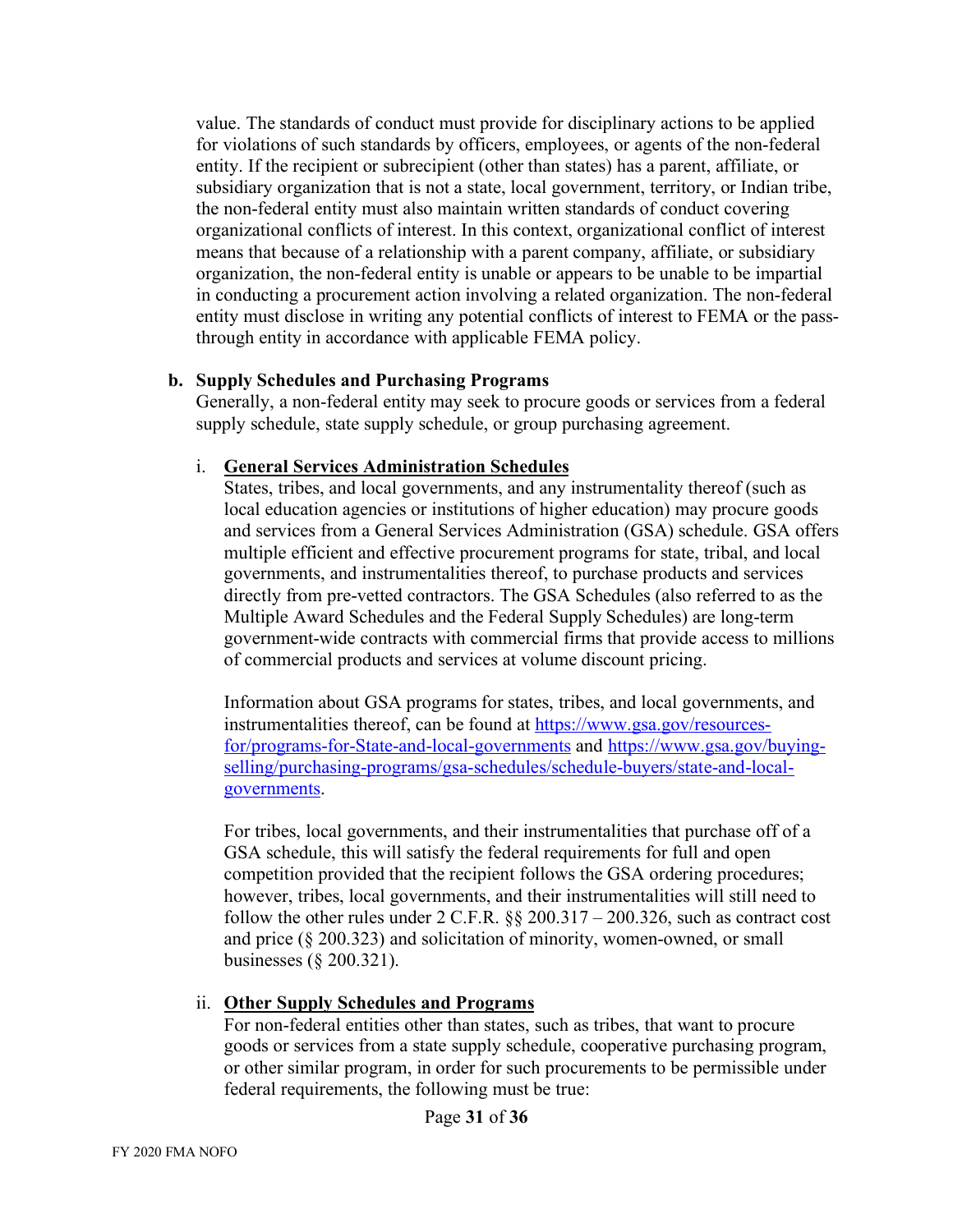- The procurement of the original contract or purchasing schedule and its use by the non-federal entity complies with state and local law, regulations, and written procurement procedures;
- The state or other entity that originally procured the original contract or purchasing schedule entered into the contract or schedule with the express purpose of making it available to the non-federal entity and other similar types of entities;
- The contract or purchasing schedule specifically allows for such use, and the work to be performed for the non-federal entity falls within the scope of work under the contract as to type, amount, and geography;
- The procurement of the original contract or purchasing schedule complied with all of the procurement standards applicable to a non-federal entity other than states under at 2 C.F.R. §§ 200.317 – 200.326; and
- With respect to the use of a purchasing schedule, the non-federal entity must follow ordering procedures that adhere to applicable state, tribal, and local laws and regulations and the minimum requirements of full and open competition under 2 C.F.R. Part 200.

If a non-federal entity other than a state seeks to use a state supply schedule, cooperative purchasing program, or other similar type of arrangement, FEMA recommends the Recipient discuss the procurement plans with the applicable Program Analyst or Grants Management Specialist.

#### **c. Procurement Documentation**

Per 2 C.F.R. § 200.318(i), non-federal entities other than states and territories are required to maintain and retain records sufficient to detail the history of procurement covering at least the rationale for the procurement method, contract type, contractor selection or rejection, and the basis for the contract price. States and territories are encouraged to keep maintain this information as well and are reminded that in order for any cost to be allowable, it must be adequately documented per 2 C.F.R. §  $200.403(g)$ .

Examples of the types of documents that would cover this information include but are not limited to:

- Solicitation documentation, such as requests for quotes, invitations for bids, or requests for proposals;
- Responses to solicitations, such as quotes, bids, or proposals;
- Pre-solicitation independent cost estimates and post-solicitation cost/price analyses on file for review by federal personnel, if applicable;
- Contract documents and amendments, including required contract provisions; and
- Other documents required by federal regulations applicable at the time a grant is awarded to a recipient.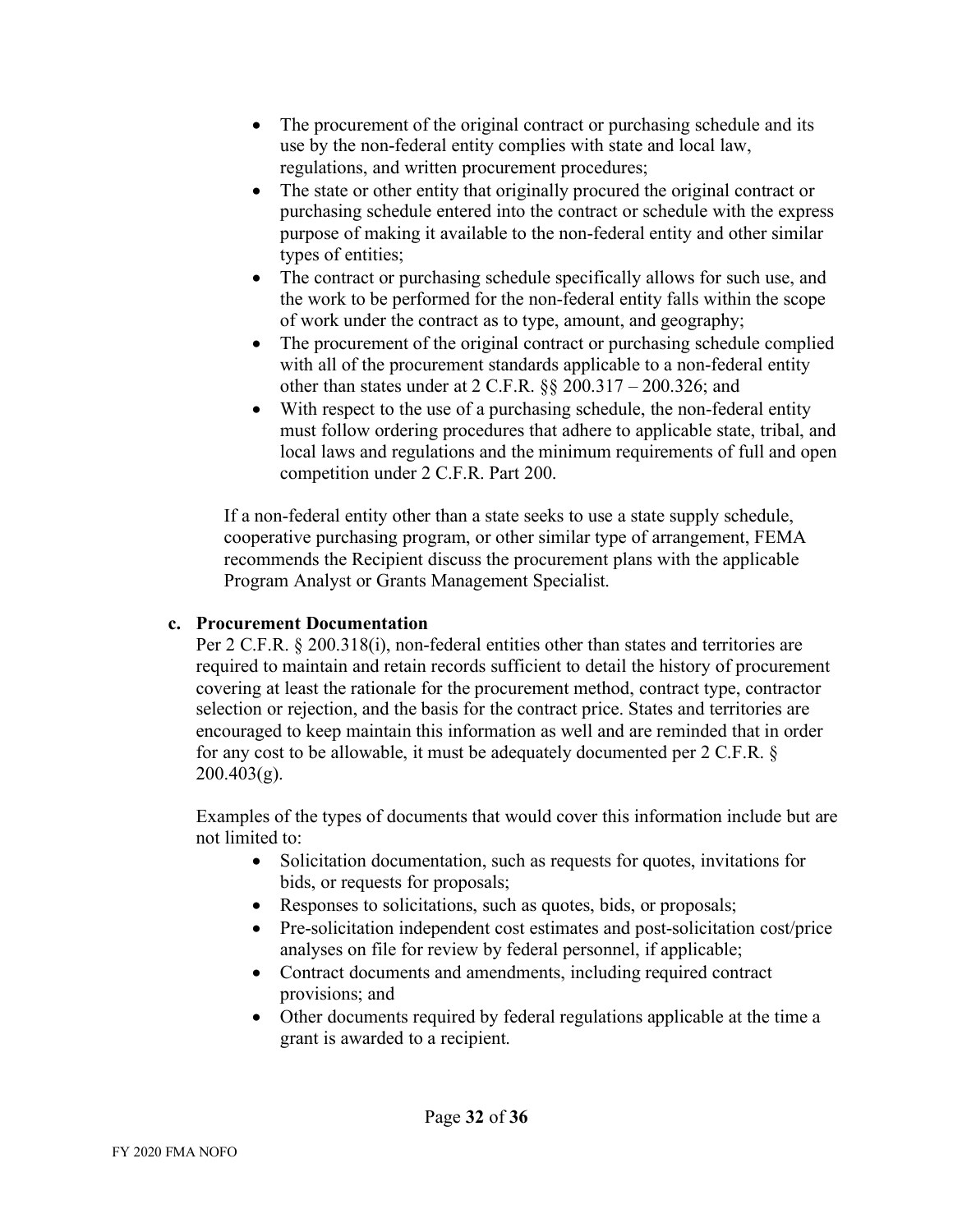## **2. Period of Performance Extensions**

Extensions to the period of performance under this program are allowed (per Part VI, D.4.1, Extensions, of the HMA Guidance, available on the FEMA website at [https://www.fema.gov/media-library/assets/documents/103279\)](https://www.fema.gov/media-library/assets/documents/103279).

Recipients must submit proposed extension requests to FEMA for review and approval at least 60 days prior to the expiration of the grant period of performance.

Extensions to the initial period of performance identified in the Award will be considered only through formal, written requests to the Recipient's respective Region and must contain specific and compelling justification as to why an extension is required. Recipients are advised to coordinate with the Region as needed when preparing an extension.

All extension requests must address the following:

- 1. Grant Program, Fiscal Year, and Award number;
- 2. Verification that progress has been made as described in quarterly reports;
- 3. Reason for delay this must include details of the legal, policy, or operational challenges being experienced that prevent the final outlay of Awarded funds by the applicable deadline;
- 4. Current status of the activity/activities;
- 5. Approved period of performance termination date and new project completion date;
- 6. Amount of funds drawn down to date;
- 7. Remaining available funds, both federal and non-federal;
- 8. Budget outlining how remaining federal and non-federal funds will be expended;
- 9. Plan for completion including milestones and timeframes for achieving each milestone and the position/person responsible for implementing the plan for completion; and
- 10. Certification that the activity/activities will be completed within the extended period of performance without any modification to the original Statement of Work approved by FEMA.

FEMA will evaluate requests for extensions to a grant period of performance. Based on sufficiency of justification, the FEMA Regional Administrator can issue up to two extensions of the period of performance for up to 12 months each.

#### **3. Payment**

FMA payment/drawdown requests are generated using FEMA GO and are governed by applicable federal regulations, including 2 C.F.R. § 200.305.

Recipients should not expend funds or request drawdowns until all special conditions listed on the grant Award document are met and FEMA has approved the request for payment in FEMA GO.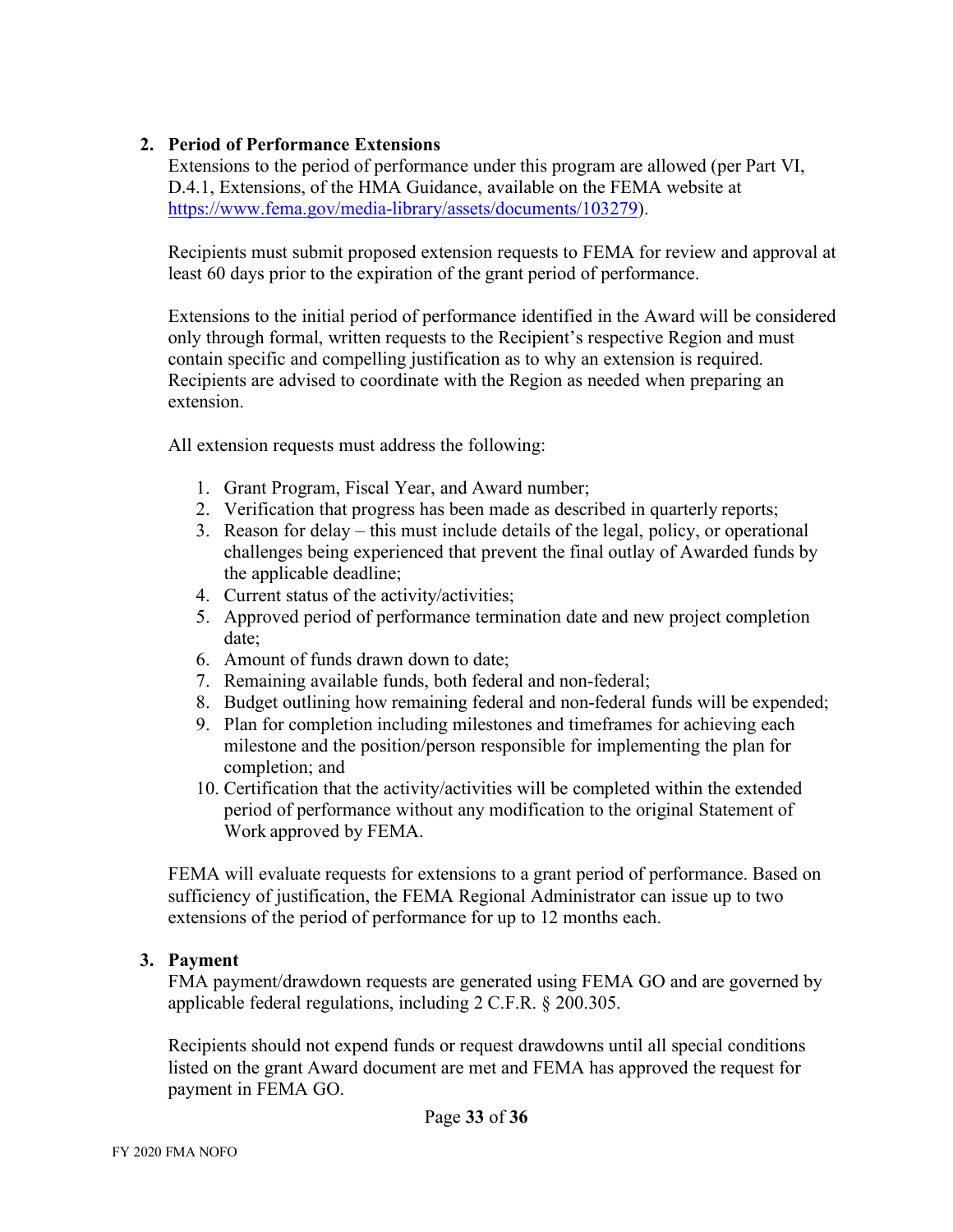Recipients should draw down funds based upon immediate disbursement requirements; however, FEMA strongly encourages Recipients to draw down funds as close to disbursement or expenditure as possible to avoid accruing interest.

FEMA uses the Direct Deposit/Electronic Funds Transfer (DD/EFT) method of payment to Recipients. To enroll in the DD/EFT, the Recipient must complete a SF-1199A, Direct Deposit Form.

#### **4. Conflicts of Interest in the Administration of Federal Awards or Subawards**

To eliminate and reduce the impact of conflicts of interest in the subaward process, Recipients must follow their own policies and procedures regarding the elimination or reduction of conflicts of interest when making subawards. Recipients are also required to follow any applicable state, local, or tribal statutes or regulations governing conflicts of interest in the making of subawards.

The Recipient must disclose to FEMA, in writing, any real or potential conflict of interest as defined by the federal, state, local, or tribal statutes or regulations or their own existing policies that may arise during the administration of the federal Award. Recipients must disclose any real or potential conflicts to the FEMA Program Analyst within 15 days of learning of the conflict of interest, per Part III, D.2, Conflict of Interest, of the HMA Guidance, available on the FEMA website at

[https://www.fema.gov/media-library/assets/documents/103279.](https://www.fema.gov/media-library/assets/documents/103279) Similarly, subrecipients must disclose any real or potential conflict of interest to the Recipient as required by the Recipient's conflict of interest policies, or any applicable state, local, or tribal statutes or regulations.

Conflicts of interest may arise during the process of FEMA making a federal Award in situations where a FEMA employee, officer, or agent, any members of his or her immediate family, or his or her partner has a close personal relationship, a business relationship, or a professional relationship, with an Applicant, subapplicant, Recipient, subrecipient, or FEMA employee.

#### **5. Encouraged Use of Certain Products Produced in the United States**

Pursuant to Executive Order 13858, "Strengthening Buy-American Preferences for Infrastructure Projects," FEMA encourages Recipients to use, to the greatest extent practicable and consistent with the law, iron and aluminum as well as steel, cement, and other manufactured products produced in the United States, in projects funded by an Award under this programs affecting surface transportation, including roadways, bridges, railroads, and transit; aviation; ports, including navigational channels; water resources projects; energy production, generation, and storage, including from fossil-fuels, renewable, nuclear, and hydroelectric sources; electricity transmission; gas, oil, and propane storage and transmission; electric, oil, natural gas, and propane distribution systems; broadband internet; pipelines; stormwater and sewer infrastructure; drinking water infrastructure; and cybersecurity.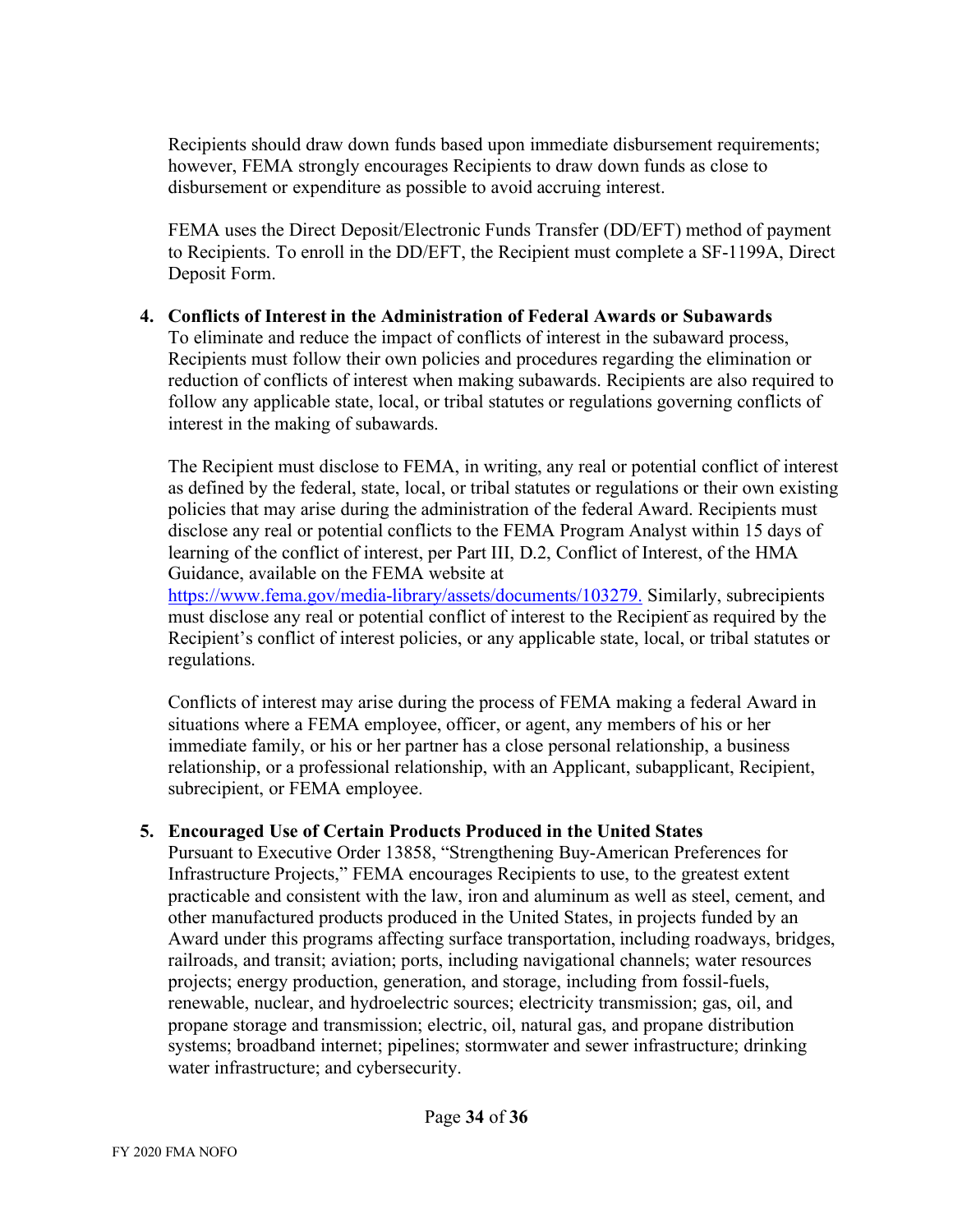Notwithstanding this encouragement, non-Federal entities must ensure that all costs, procurements and contract actions are consistent with the law, this NOFO, program regulations and guidance, and the costs and federal procurement standards at 2 C.F.R. Part 200.

#### **6. Record Retention**

#### **a. Record Retention Period**

Financial records, supporting documents, statistical records, and all other non-federal entity records pertinent to a federal award generally must be maintained for at least three years from the date the final FFR is submitted. *See* 2 C.F.R. § 200.333. Further, if the recipient does not submit a final FFR and the award is administratively closed, FEMA uses the date of administrative closeout as the start of the general record retention period.

The record retention period **may be longer than three years or have a different start date** in certain cases. These include:

- Records for real property and equipment acquired with Federal funds must be retained for **3 years after final disposition of the property**. *See* 2 C.F.R. § 200.333(c).
- If any litigation, claim, or audit is started before the expiration of the 3-year period, the records **must be retained until** all litigation, claims, or audit findings involving the records **have been resolved and final action taken**. *See* 2 C.F.R. § 200.333(a).
- The **record retention period will be extended if the recipient is notified in writing** of the extension by DHS/FEMA, the cognizant or oversight agency for audit, or the cognizant agency for indirect costs. *See* 2 C.F.R. § 200.333(b).
- Where DHS/FEMA requires recipients to report program income after the period of performance ends, the **program income record retention period begins at the end of the recipient's fiscal year in which program income is earned**. *See* 2 C.F.R. § 200.333(e).
- For indirect cost rate proposals, cost allocation plans, or other rate computations records, the start of the record retention period depends on whether the indirect cost rate documents were submitted for negotiation. If the **indirect cost rate documents were submitted for negotiation, the record retention period begins from the date those documents were submitted** for negotiation. If indirect cost rate documents were **not submitted for negotiation, the record retention period begins at the end of the recipient's fiscal year or other accounting period covered by that indirect cost rate**. *See* 2 C.F.R. § 200.333(f).

#### **b. Types of Records to Retain**

FEMA requires that non-federal entities maintain the following documentation for federally funded purchases:

- Specifications
- Solicitations